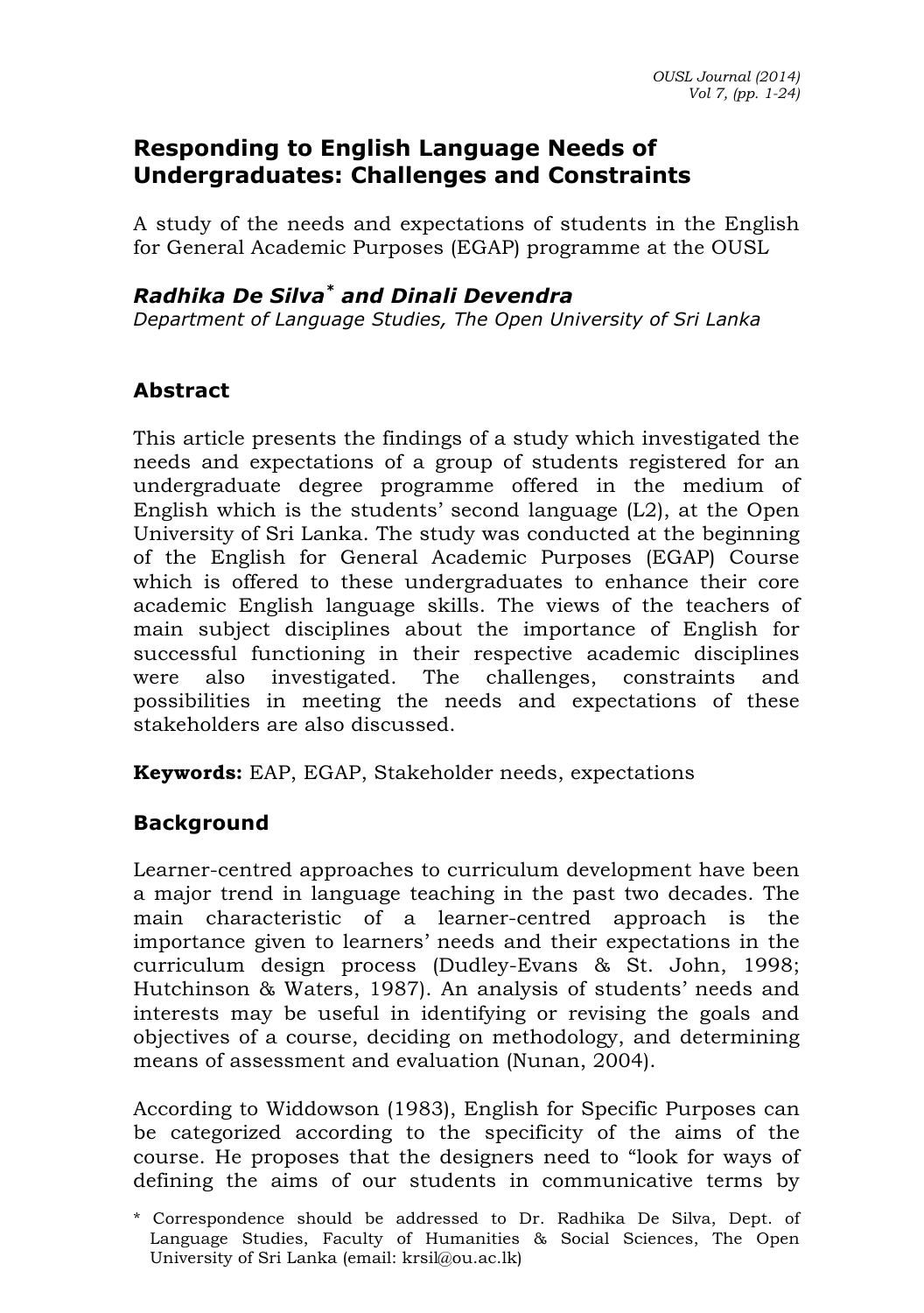devising a means of analysis which preserves the essential features of language use" (Widdowson, 1983, p.6). Based on Widdowson's view, Bruce (2005) suggests the need for a discoursefocused approach to General English for Academic Purposes syllabus and course design which "relates to cognitive genres; is not discipline-specific; and uses a top-down approach in order to develop capacity as well as competence (enabling learners to reapply discourse knowledge in varying situations and forms)" (p.240). The course design is thus informed by a variety of data which includes the intentions, needs and plans of principal stakeholders of the course. Bruce (2003, cited in Bruce, 2005) proposes four rhetorical types of cognitive genres in academic discourse and one of the needs specified by Bruce is to 'identify discourse categories that are not discipline specific (cognitive rather than social genres) for use in the instruction of groups of students preparing for studies in a variety of disciplines' (p.244).

Different approaches to EAP have been debated in the research literature. Some researchers (Pennycook, 1998) argue that EAP approaches are based on dominant western academic cultures with zero tolerance of other cultures and traditions. The value of a socio-cultural dimension to academic literacy is highlighted by some researchers (Hyland, 2000; Swales, 1990) and according to them, in the area of academic writing, communicative purposes are shared and communicative conventions are sanctioned by specific discourse communities. Some others believe that academic language is embedded within disciplinary cultures (Freedman, 1999; Hansen, 2000) and they question the generalizability of an academic discourse across various disciplines in a university. Samuda (2001) criticizes various approaches used in EAP teaching and stresses the importance of learner needs in curricular design. As Fox (2009) points out, EAP curricular design and instruction should be informed by diagnostic assessment of 'individual student needs and strengths' which are essential in supporting efficient and effective language development and 'works well in tandem with traditional EAP approaches' (p.38). Fox also comments on the value of a diagnostic approach in identifying the factors that affect students' academic success other than their language proficiency (*i.e*. motivation).

As Benesch (1996) points out, 'needs analysis is a subjective process' which depends on the 'analyst's ideology' whereas critical needs analysis attempts to identify areas where 'greater equality might be achieved' (p.736) by giving more power to lower levels in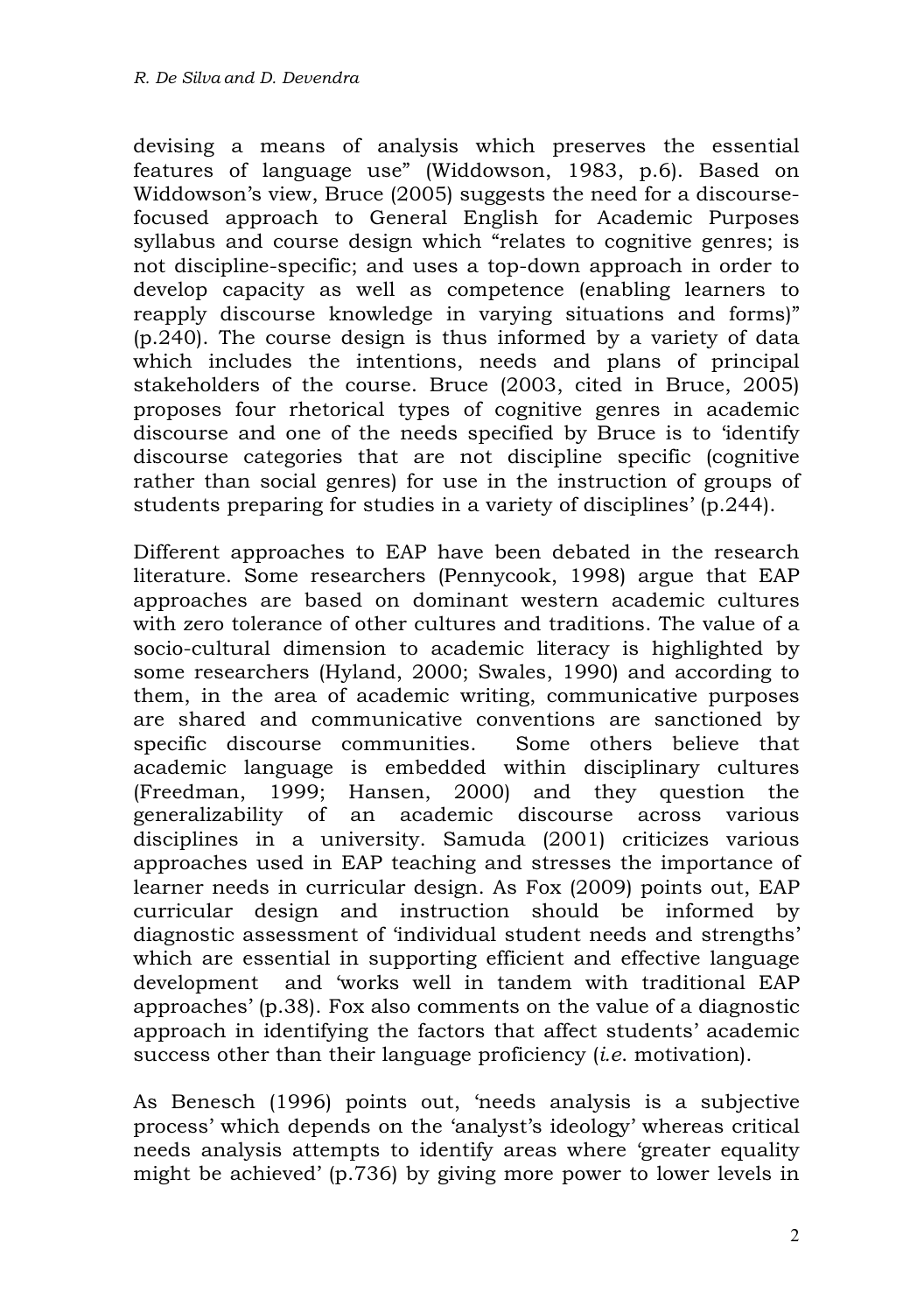the hierarchical order *i.e.* students. Benesch (2009) discussing the demands of globalization and their impact on EAP students, teachers, and curricula, claim that the critical EAP does not encourage decontextualised topics which may create problems for teachers and students: 'Instead, grounded in the theoretical construct of situatedness, critical EAP finds its subjects in the daily and academic lives of students, presenting those topics respectfully to promote deep emotional connection and intellectual engagement' (p. 84-85).

Belcher (2006) reviews the current debates on needs analysis with particular relevance to English for Specific Purposes (ESP) and claims that while some critical pedagogists (*e.g*. Canagarajah, 2002; Philipson, 1992) view addressing learner needs in ESP as supporting expansion of English to fields of education, employment, research and technology and strengthening of its position in the non-English dominant world, others with EAP experience (e.g. Benesch, 2001; Pennycook, 1997) 'have constructed conceptual bridges between critical and pragmatically needs-based perspectives on pedagogy' (p. 143). Benesch (2001) emphasizes the need to redefine needs analysis to include 'rights analysis' which is a more democratic approach that takes into consideration target situation needs as well. According to Benesch, language curriculum design should be informed by 'a framework for understanding and responding to power relations' (p. 108) which empowers students with confidence to challenge undesirable situations and this is possible only if instructors attempt to 'discover what is possible, desirable, and beneficial at a certain moment with a particular group of students' (p.109).

Alexander, Argent and Spencer (2008), discussing the expectations of non-native speaker students in the UK, point out the danger in stereotyping those students since each individual student has his/her own individual expectations and needs. They examine the distinctive features of EAP in relation to context, people and teaching learning content and claim that understanding of these features is useful in identifying students' needs and determining how to meet those needs. EAP teachers, according to them, have a crucial role to play in 'relating to academic communities as language experts' which may benefit EAP students (p.15).

In distance learning contexts, the learners' ideas about their needs and preferences and their perceptions of the learning context have been considered as key factors which determine their language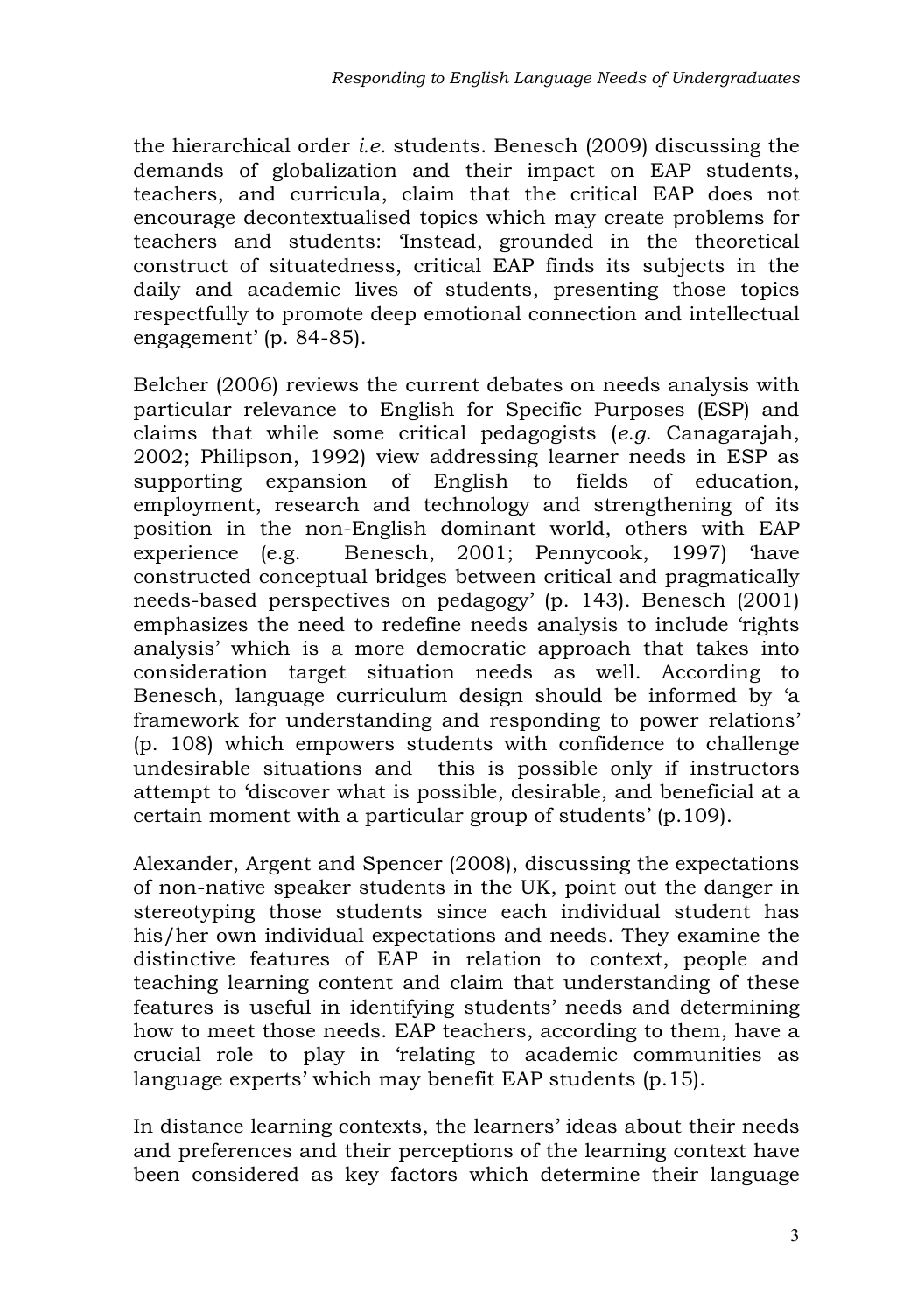learning. According to White (2003), "distance language learning changes the teaching-learning relationship that students have been confronted with for much of their lives" and "they need to be supported in finding ways of effectively managing themselves and their learning experiences" (p. 98). In order to provide learners with necessary support, it is essential to have an understanding of their perceptions, needs, expectations and their plans for language learning.

## **Studies on Needs Analysis**

A variety of studies have been conducted in diverse contexts which have explored the needs, expectations and perceptions of students in relation to courses that support EAP skills.

Dooey (2010) explored the experiences and perceptions of a group of international students studying in Australia using semistructured interviews. The results revealed that students had problems in using academic language skills such as making formal presentations, engaging in group discussions, research skills, and referencing. In addition to these academic skills, students expressed their concern about the disparity of English proficiency levels among students, intercultural communication and even about having too many speakers of Chinese languages. According to Dooey, 'the most urgent need from the students' perspective was to improve their English language skills in the most efficient way possible, to enable them to cope with their assigned tasks' (p.187). They were very keen about developing their oral communication skills and were worried especially about the inability to contribute meaningfully in group discussions, and about the difficulties in articulating sophisticated ideas and abstract concepts in English.

Evans and Green's (2007) large scale survey of the EAP needs of Cantonese speaking students in Hong Kong revealed that students' difficulties related largely to the fields of academic writing (style, grammar and cohesion) and academic speaking (particularly grammar, fluency and pronunciation). Even though the study highlighted the need for further enhancement of vocabulary and grammar, the authors contend that this does not justify a return to remedial general English language course and that the best approach would be to further focus on existing EAP programmes to address identified needs. The researchers further note the practical constraints such as the limited number of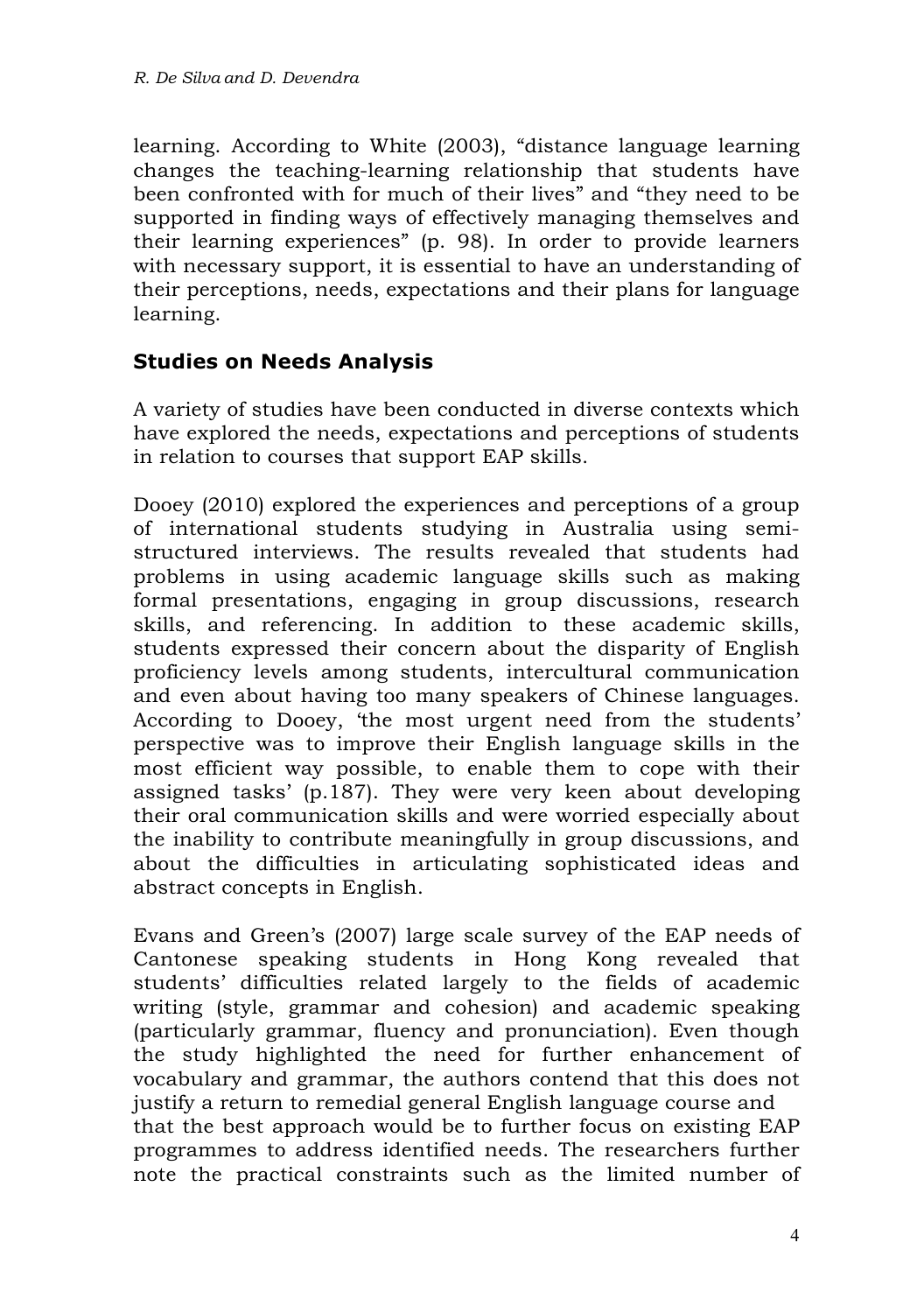classroom hours per semester that impinge on accommodating a wide range of needs.

Chostelidou's (2010) study of the English language needs of accountancy students enrolled in a Tertiary Institute in Greece highlights the multiplicity of student needs that need to be considered in developing English language support courses. The study revealed that there was a requirement for a highly specific ESP course to fulfil their immediate needs. However students also wished to develop language skills to help them function as professionals in the accountancy business in the long term. Therefore both short term and long term needs are to be taken into account in this particular context. This issue of the complexity of needs is further highlighted by Chien and Hsu (2010) whose study indicated that students' basic English skills in the areas of listening, speaking, reading and writing need to be further developed before specific needs were addressed in the context of an ESP programme.

Exploring the needs of international students studying in the UK (specifically Chinese students), Edwards and Ran (2006) found that in addition to the emotional challenges they face in adjusting to life in the UK, these students have specific needs which are a result of their Confucian heritage. Those students whose English language proficiency is limited have to rely on their native speaker friends, supervisors or commercial services when doing their academic work. Edwards and Ran opine that the needs of these students are too complex to be dealt with in a support course for English and the universities need to address their specific needs with flexibility, rather than attempting to absorb them into the existing structures.

A needs analysis survey conducted by Chowdhury and Haider (2012) in an Asian context (Bangladesh) using 40 undergraduates and four EAP teachers found that the existing EAP courses have major drawbacks in meeting learners' expectations in using acquired skills for both academic and professional purposes. These students felt reading, writing and speaking skills are more important to them than listening. However, the teachers were of the view that the students are unable to see the relevance of the English course in their main course of study and they consider it as an obstacle which has to be removed. Chowdhury and Haider recommend improvement in current EAP material through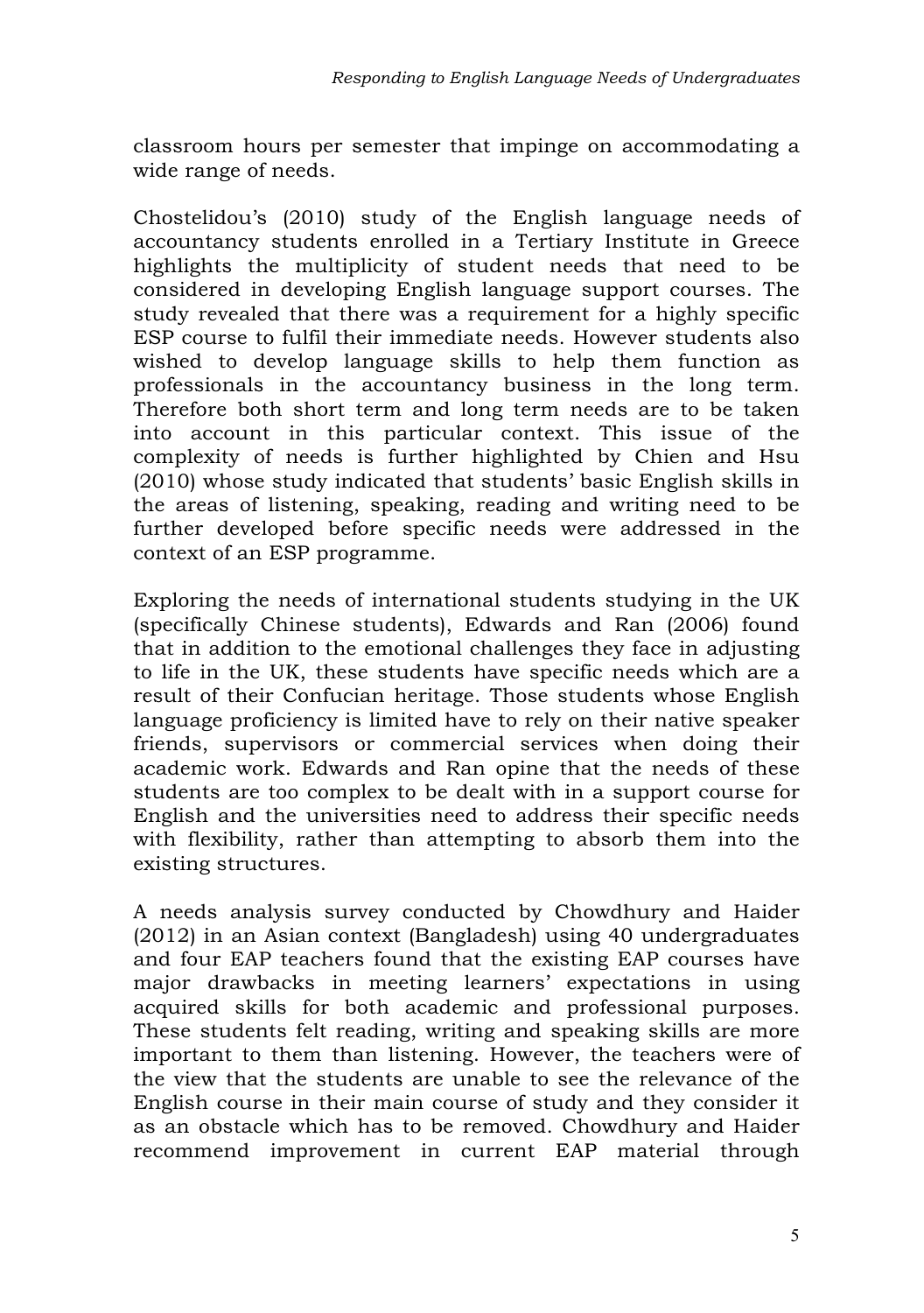incorporation of materials relevant to core subjects and by giving more emphasis to productive skills *i.e.* writing and speaking.

Mazdayasna and Tahririan's (2008) study of the ESP needs of Iranian undergraduate medical sciences students showed that they believed that reading comprehension followed by listening, speaking and writing skills were important skills that needed to be addressed. This view was also supported by the subject specific instructors who also attached greater importance to these skills than the students. The study is also important in that it also indicated the constraints and obstacles that impinged on fulfilling these identified student needs. These included limitation of time, the number of students in class, the teaching methodology used and the perceived limitations of the English Language Instructors.

Fox, Cheng, Berman, Song and Myles (2006) stress the importance of taking into consideration 'the heterogeneity and 'positioning' of the population under investigation' when making generalizations and predictions about learner needs, academic performance and when making recommendations for language support programmes (p. 2). Investigating L2 undergraduates in three Canadian universities, they found that it is necessary to develop students' learning and social skills, their ability to make strategic choices regarding academic and social support that develops English and providing formal EAP or ESP instruction to support successful academic acculturation of these students.

### **English Language Teaching and Learning in Sri Lanka: Expectations and Perceptions**

In an ethnographic study which investigated student motivation, attitudes and their subjectivities to learn English using lived experiences of Tamil EAP students in northern Sri Lanka, Canagarajah (2001) found that students expected the course to be grammar-oriented and they disliked skills or activity based teaching of English in the EAP classroom. Canagarajah noted a drastic fall in student attendance which he attributes to the irrelevance of material used for teaching.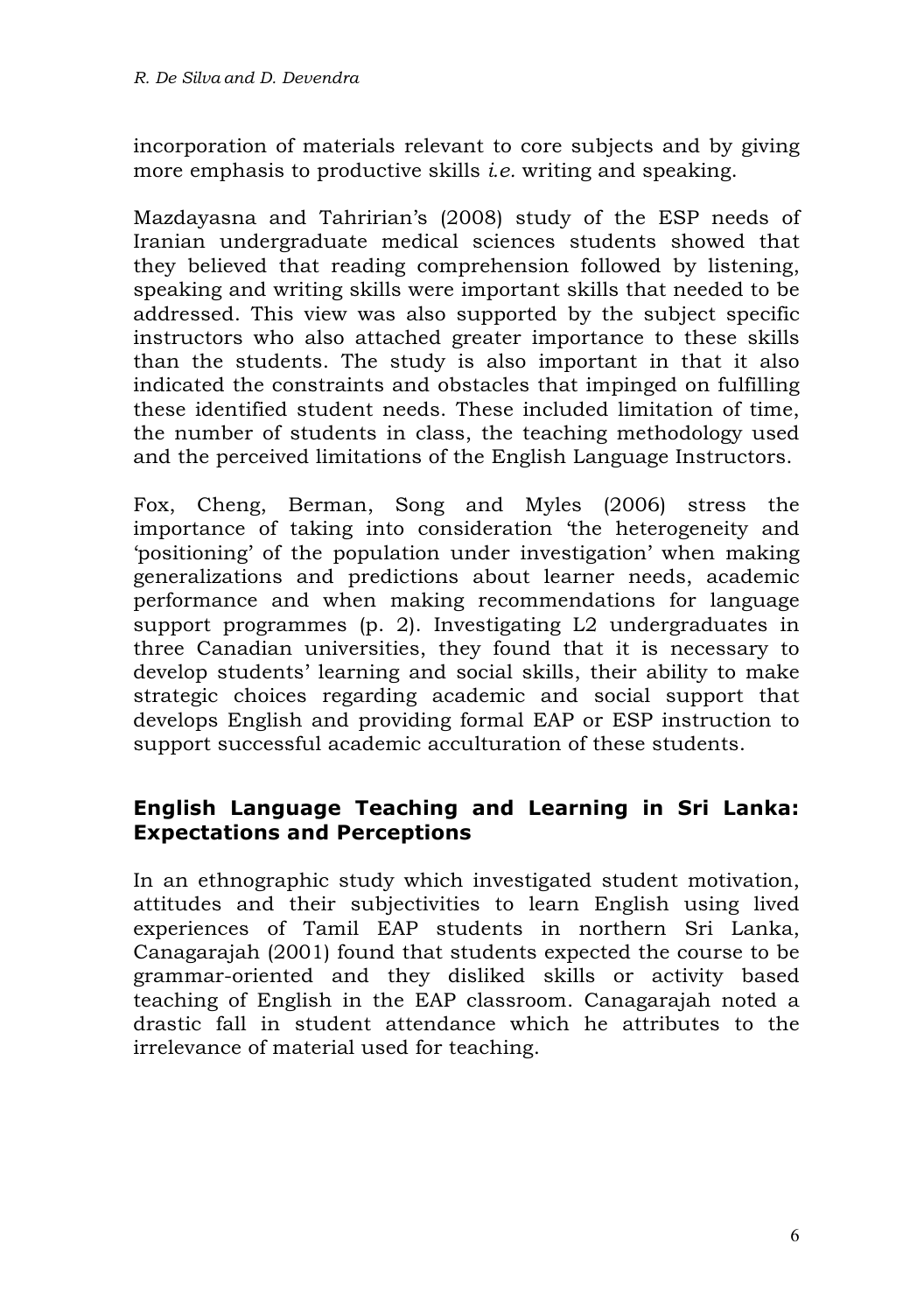Investigating the perceptions of university students on the role of English language proficiency in higher education, career choice and mobility, Ranasinghe and Ranasinghe (2012) found that the respondents believed knowledge of English is necessary to perform well in higher education and they considered it as 'a means for upward career mobility and better career prospects' (p.204). The impact of English on students' performance in main academic programmes was surveyed by Vidanapathirana (2009) with reference to the B.A. in Social Sciences Degree programme at OUSL and he found that there was a significant association between students' performance in English and their performance in main subjects in the Social Sciences. Vidanapathirana reports that 'the success rate (percentage of learners completing the programme) as well as the quality of success (learners securing good passes) are invariably linked to competence in the English language' (p. 70).

Another study (Perera, 2006) which used first year undergraduates in a Sri Lankan national university found that students 'have an overwhelming desire to learn English brought about by their perception of English as the direct link to future employment and success'(p.51). Perera found that fulfilling this need through a single level course was not feasible and describes an attempt to introduce a lower-level course to support the needs of low-proficiency students. As Ratwatte and Herath (2006) point out 'this is a good example of change in language education policy that needs to take place not only at national level but at institutional levels as well if we are to meet needs of different student populations and achieve the goal of teaching English' (p. ix). According to Perera (2006), limited contact hours allocated for English by the faculty administration is a huge constraint in addressing the needs of these students.

The performance in English of a group of doctors registered at the Postgraduate Institute of Medicine, University of Colombo, Sri Lanka who followed a training course for IELTS (International English Language Testing Service) was investigated by Raheem, Medawattegedara, and Miththapala (2007). The findings revealed that the trainees had not been able to reach the required standard in the skill of Writing for postgraduate training abroad even after receiving training for eight months. Raheem and Wijetunge (2009) report the findings of a recent study which investigated the undergraduate English Language Proficiency in the Sri Lankan University system using Test of English Proficiency (TEP)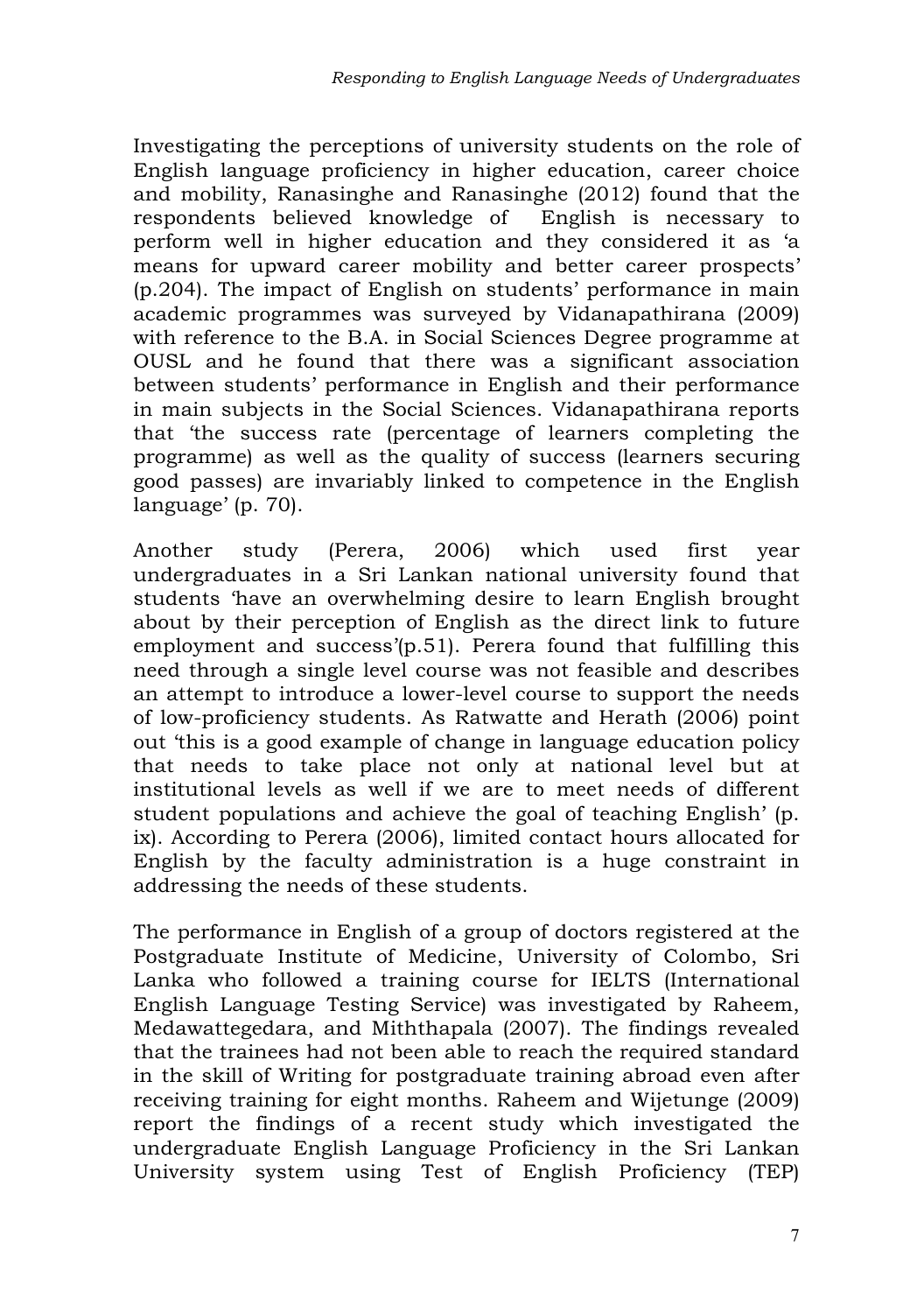specifically designed for this purpose. This test evaluated the proficiency in all four language skills: Reading, Writing, Listening and Speech. They used a systematic sample to include students from 12 universities, studying different disciplines i.e. Engineering, Science, Medicine, Social Sciences and Management/Accountancy. Raheem and Wijetunge (ibid) note that out of the four skills, the weakest performance was in the Writing skill.

How the views on English have changed over time and how opinions about English differ among different social groups in Sri Lanka were investigated in a study by Ratwatte (2012). She examined the opinions expressed in the written media (English) by English speaking authors and compared those with the opinions expressed by the 'masses (those who have an inadequate knowledge of English)' (p.181). The study revealed that there is agreement as well as mismatch between the opinions expressed by these two speech communities. The views held by the learners' society *i.e*. English is necessary for employment and tertiary education have an influence on the learners while 'the relevance of English for other spheres seems to be one largely held by the 'English-fluent' segment of society.' As Ratwatte (2012) points out, there is a resistance to learning 'when the learner cannot see the usefulness of a task or the relevance to his life' (p.200).

Previous studies on learner needs, as discussed above, have identified a wide variety of learner needs and how they vary in different contexts. While stressing the importance of taking into account the heterogeneity of the student population, the context, and individual learner needs in course design and delivery, they discuss the issues and constraints in addressing those in different contexts.

Previous studies on learner needs, as discussed above, have identified a wide variety of learner needs and how they vary in different contexts. While stressing the importance of taking into account the heterogeneity of the student population, the context, and individual learner needs in course design and delivery, they discuss the issues and constraints in addressing those in different contexts. Hence, it was considered important to carry out a study which would reveal the needs and expectations of main stakeholders of the English for General Academic Purposes Course at the Open University of Sri Lanka.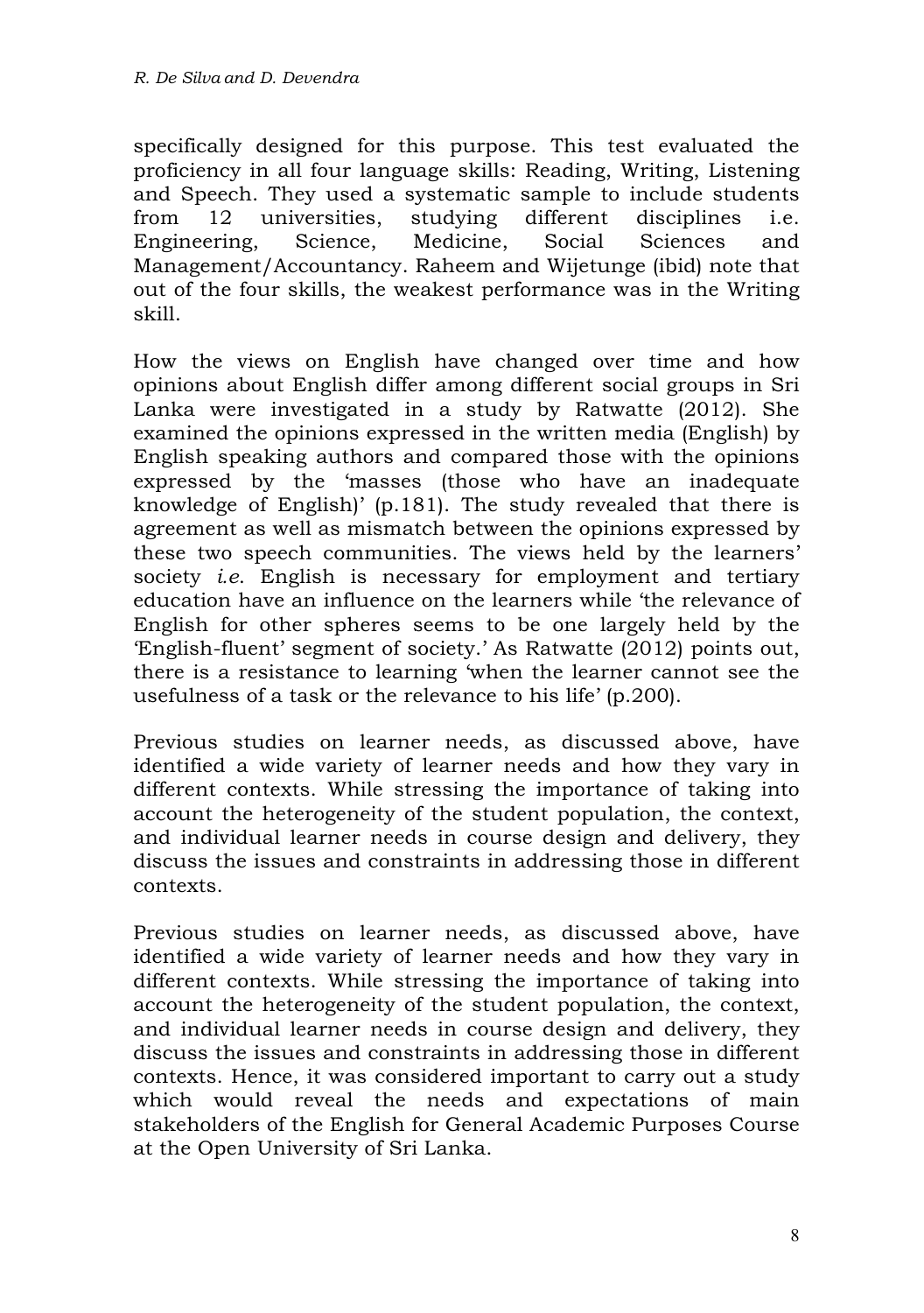The present study attempted to answer the following research questions.

## **Research Questions**

- 1. What are the needs and expectations of a group of students registered for an English for General Academic Purposes course at the Open University of Sri Lanka?
- 2. What English language skills do the lecturers in academic departments think are necessary for students' successful completion of the degree?
- 3. What are the challenges faced by EAP course designers when addressing stakeholder needs and expectations?

# *Methodology*

The study used 100 essays written by 100 students registered for the English for General Academic Purposes course from the Faculty of Natural Sciences and a questionnaire to 26 lecturers from the Faculty of Natural Sciences as data collection instruments.

The present study explores the students' needs and expectations through a piece of writing (a timed essay) written by the students on a given topic prior to the beginning of their English course. The rubrics for the task guided the students to structure their essay on their needs to learn English, their expectations of the EGAP course and their plans to improve their English. Their performance in writing was evaluated separately by a set of marking examiners and the researchers were not involved in that process. The scripts were selected randomly for the research study later. A random sample of 100 essays was used in the study and the data were analysed both quantitatively and qualitatively. A Content Analysis of the essays was carried out by coding the data using a coding scheme which was designed using a sample of data. Content Analysis is considered as an unobtrusive method of data collection as it does not involve the researcher interacting with the people being studied. The essays did not contain the students' names. A sample of data was coded by both researchers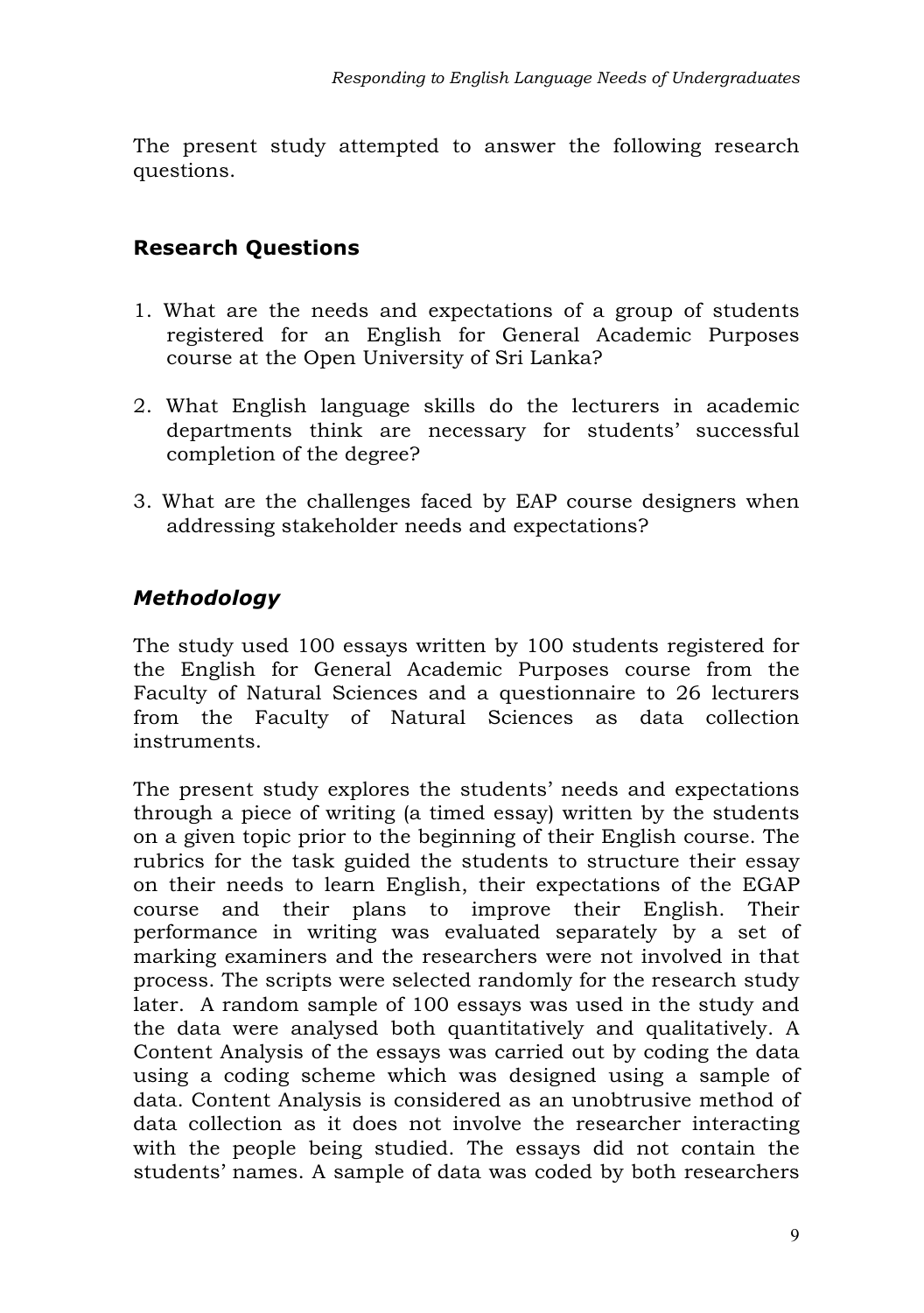independently and the discrepancies in coding were removed after a discussion. The inter-coder reliability was above 0.9 for most of the categories. The presence of a particular category was counted as "1" (irrespective of the number of occurrences) while the absence of it was counted as "0".

#### **Results and Discussion**

|                          | N   | Min | Max | Sum | M(SD)       |
|--------------------------|-----|-----|-----|-----|-------------|
| Academic Needs Total     | 100 |     | h   | 219 | 2.19 (1.14) |
| Social Needs Total       | 100 |     | ⌒   | 96  | 0.96(0.76)  |
| Occupational Needs Total | 100 |     |     | 71  |             |

**Table 1.** Descriptive Statistics for Types of Needs (Total)

As shown in Table 1, the needs that were mentioned in the informants' essays (N = 100) were identified and coded under three main categories, namely, Academic needs, Social needs and Occupational needs (mentioning of a particular type of need was counted only once irrespective of the frequency of occurrence) and descriptive statistics were calculated using SPSS 16.0. Out of the three kinds of needs, the highest mean was found for the need for using English for academic purposes. The need to use English for social purposes had the next highest mean while the need for English for occupational purposes had the lowest mean out of the three types.

### **Academic Needs**

As shown in Table 2, the Academic Needs Total found in students' written texts was 219 and the highest mean was reported for Academic Needs with a narrow angle (required to fulfil immediate needs relating to study programme). Academic Needs with a wide angle and technological needs had the second highest mean. The mean for the need for the mastery of all four skills was the next highest. The results show a few instances where the informants mentioned the need of English to interact with peers and the staff. None of the students, however, reported that English is necessary to communicate with the academic institution.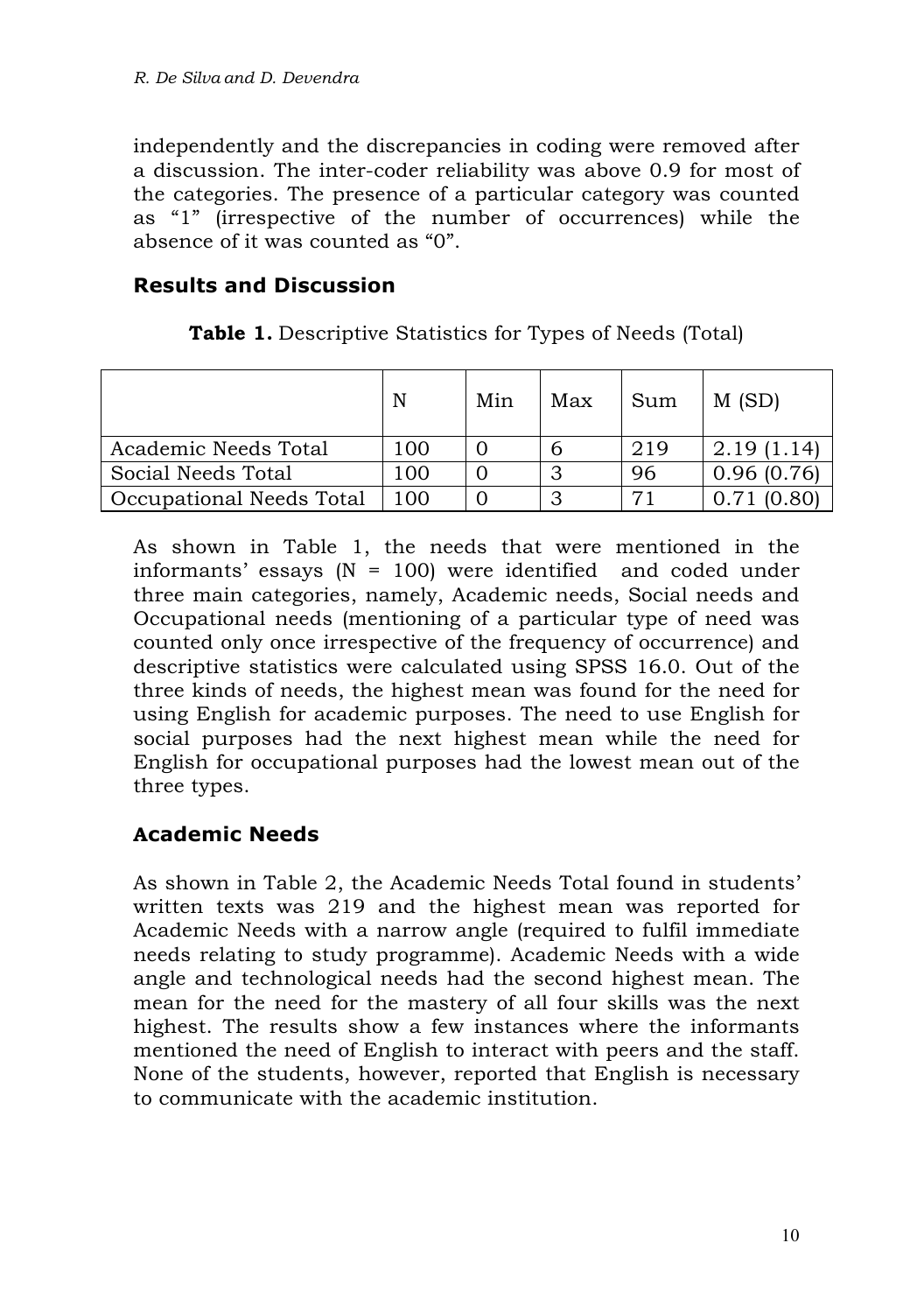|                                                       | N   | Min      | Max          | Sum      | M(SD)      |
|-------------------------------------------------------|-----|----------|--------------|----------|------------|
| Academic Needs Wide                                   | 100 | $\Omega$ | $\mathbf{1}$ | 55       | 0.55(0.50) |
| Academic Needs Narrow                                 | 100 | $\Omega$ | $\mathbf{1}$ | 65       | 0.65(0.48) |
| Interaction with peers for<br>academic purposes       | 100 | $\Omega$ | $\mathbf{1}$ | 11       | 0.11(0.31) |
| Interaction with staff for<br>academic purposes       | 100 | $\Omega$ | $\mathbf{1}$ | 5        | 0.05(0.22) |
| Interaction with institution<br>for academic purposes | 100 | $\Omega$ | $\Omega$     | $\Omega$ | O(0)       |
| Need for four skills                                  | 100 | $\Omega$ | $\mathbf{1}$ | 37       | 0.37(0.48) |
| Technological needs                                   | 100 | $\Omega$ | $\mathbf{1}$ | 55       | 0.55(0.50) |
| Academic Needs Total                                  | 100 | $\Omega$ | 6            | 219      | 2.19(1.14) |

|  | <b>Table 2.</b> Descriptive Statistics for Academic Needs |  |  |
|--|-----------------------------------------------------------|--|--|
|  |                                                           |  |  |

The responses indicated that a significant percentage of participants in this study have an in depth understanding of the role played by language proficiency in attaining academic goals. In relation to science as a broad field of study (academic wide) learners showed a sophisticated understanding of the role played by English in the communication and dissemination of scientific knowledge. Learners thus showed an awareness of the need for a common language that could serve the needs of the scientific community. Learners were also able to cite specific areas such as scientific vocabulary that would require a common set of core terms to facilitate communication.

"*To interact/communicate with the academic community in Sri Lanka and in the world"*

*"Scientists will invent new things and new concepts, solutions and new unexplored things. With the use of their knowledge theyused to store their new inventions (inventions) and exploring in books. So therefore they must use a world language that anyone can understand".*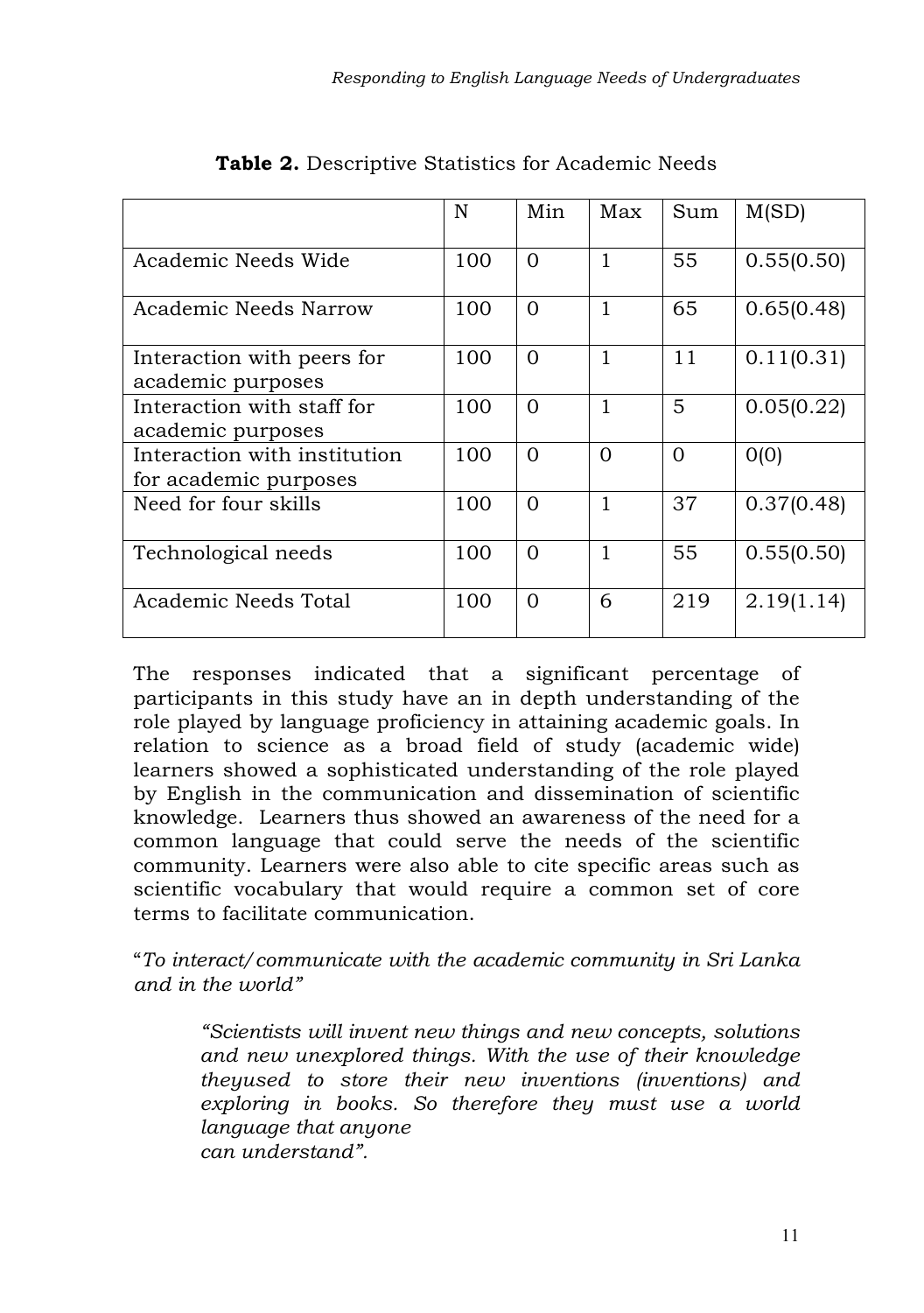*"Science is international. So there are many words in science subject in English such as chemical names. So we must know English well for understand and use correct vocabulary of names."*

Learners also showed an understanding of the pace at which new knowledge expands in the diverse fields of scientific research. It was also indicated that access to this knowledge was dependent on successfully accessing new technological resources which demanded competency in English.

> *"Science is a subject that is changing every day. So I should update my knowledge according to that. So if I am an expert in English I can go through internet and other resources and very easily update my knowledge."*

In addition to this understanding of the need for English to obtain scientific knowledge, a significant proportion of learners also showed an understanding of the importance of more particular and specific needs: in this case coping with the demands of the B.Sc. programme at OUSL.

*"I have choosed a BSc degree at Open University for my higher studies. It's a valuable degree and the other important thing is we have to do it in the English medium."*

*"We have to do this degree programme in English medium. Therefore our English knowledge is very essential for our studies."*

The motivation for learning English was also connected with a comprehensive understanding of the specific academic tasks that needed to be completed as part of their studies (academic narrow).

*"it is very good opportunity have a good English knowledge to complete their projects, action researches and general researchers recommended by those degree programmes."* 

The results revealed therefore that the category of academic needs was one of the chief factors that motivated learners to enhance their competency in language. Learner had a holistic understanding of the relationship between language and the development of scientific knowledge. They could also point out the specificities of language requirements in relation to the Degree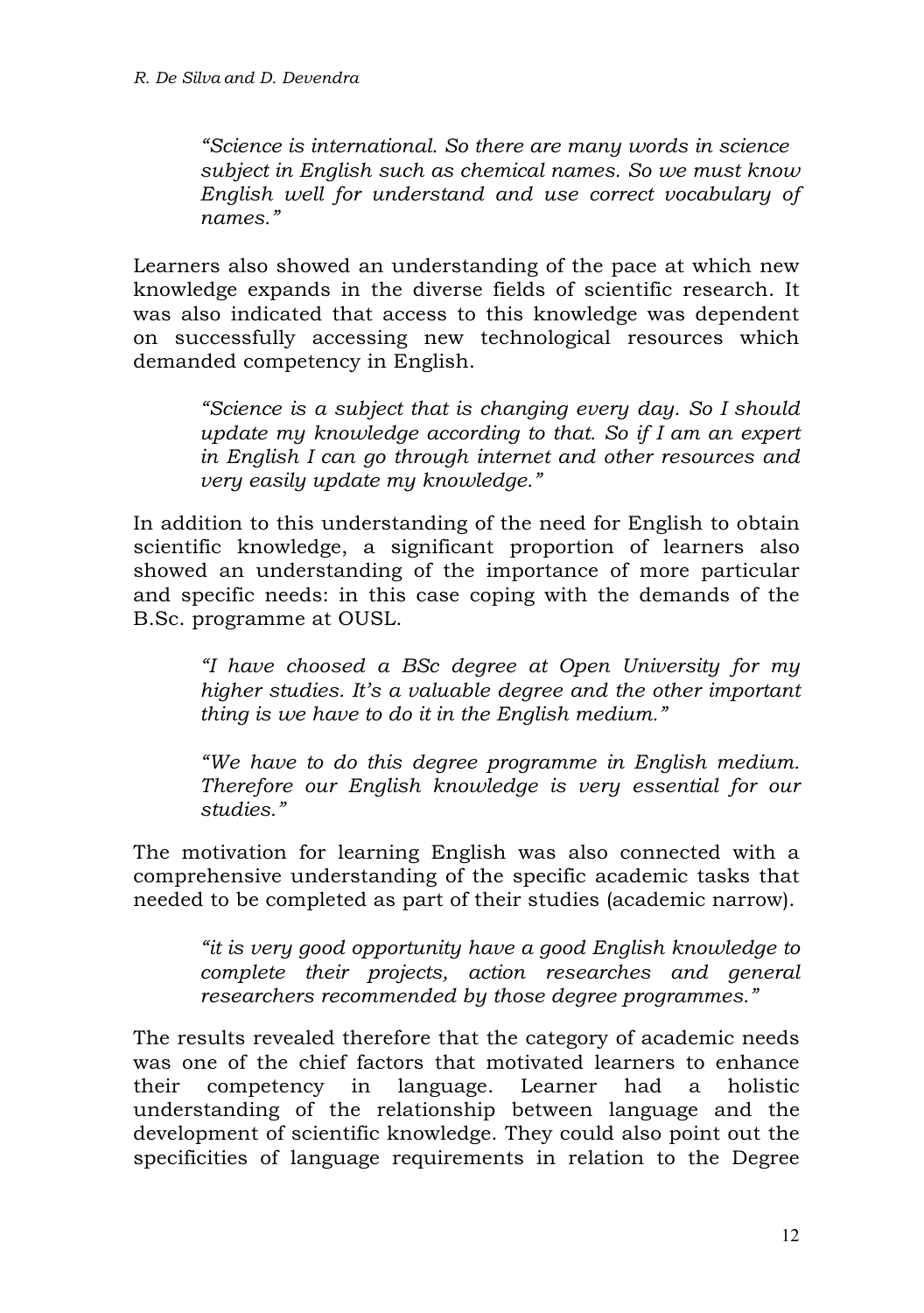programme that they intended to pursue at the Open University of Sri Lanka.

# **Social Needs**

In addition to the academic aspects that students cited as requiring enhanced language proficiency, learners were also aware of other dimensions that could be enhanced by the knowledge of English. Students cited social needs as one major factor that motivated them to develop their proficiency in English.

|                                    | ۱N  | Min |   |    | $Max$ Sum $M(SD)$ |
|------------------------------------|-----|-----|---|----|-------------------|
| Social Needs-Recreational          | 100 | 10  |   | 28 | 0.28(0.45)        |
| Social Needs-Communication         | 100 | 10  |   | 45 | 0.45(0.50)        |
| Social-Personality Development 100 |     |     |   | 26 | 0.26(0.44)        |
| Social Needs Total                 | 100 |     | 3 | 96 | 0.96(0.76)        |

*Table 3. Descriptive Statistics for Social Needs*

As shown in Table 3, the need to use English for social purposes was also expressed by the sample and these social needs were coded for three main categories. The highest number of instances was for the need to use English for Communication (for interpersonal interaction and for various other functions) while the need to use English for recreational purposes and for personality development was also felt by a considerable number of students.

Many learners felt that English was required to interact and communicate in a range of social contexts and situations. Some of these situations cited were pragmatic while others referred to general communication among family and peers.

*"You may go on supermarket or silk shop or jewellery shop they speak on English. Then we want to have spoken English to that movement".*

*"When we are communicate with others we use some English words, even when we are talking Sinhala"*

*"I will try speaking in English with my parents, my sister and my friends"*

One interesting facet that emerged during data analysis was that learners did not feel that English was required for day to day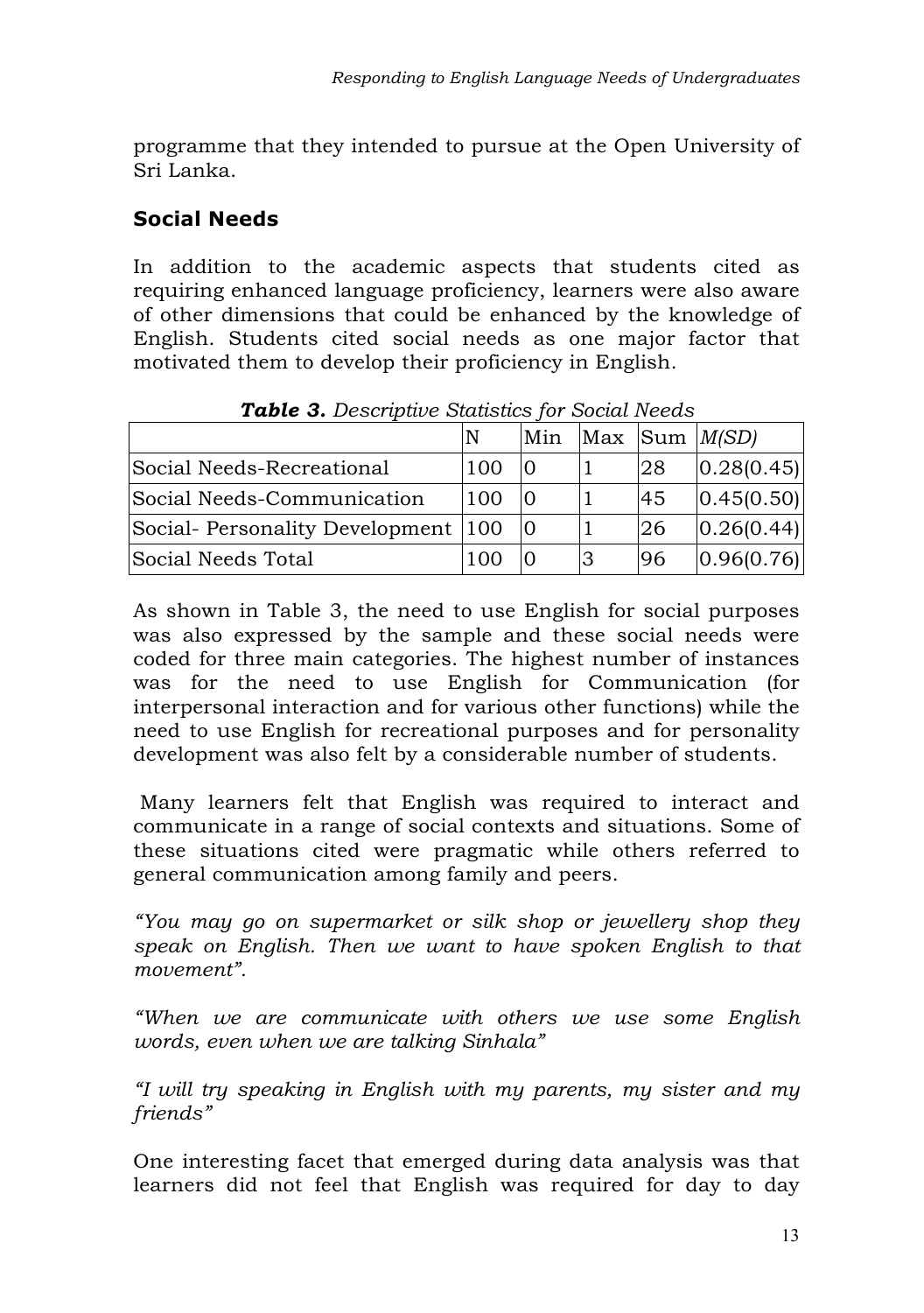communication within the academic institution. Learners did not indicate that English would be required to interact with their peers and the academic institution. This is a matter of some concern as communication within the institution would be one way of developing language skills to be used in other contexts.

Many learners also cited personality development as one area that required attention during the course of their university education. Enhancement of English language skills was seen as a means of developing self-confidence and dealing with challenging situations.

> *"I like to speak in English among others. When I speak in English feels to me to increase my self confidence."*

> *"When we speak in English our personality will also be colourful."*

> *"I think that if I know English with no any mistake I can face any challenge with no doubt."*

A small proportion of learners felt that English allowed them to participate in a range of recreational activities and leisure pursuits.

> *"I would like to read English novels, also like to watch English films and like to listen to English songs. So without learning English I cannot think about novels, films and songs"*

> *"I love to read books not only science but also almost anything. And I love to hear English music and subtitled English films"*

Thus, the analysis of data indicated that social needs (comprising a range of specific areas) were also another factor that motivated learning of English. These needs would necessarily have to be taken into account in the development of language enhancement programmes for this target audience. These expanding needs mean that programmes designed for university undergraduates would have to pay attention to reading, writing as well as speech and listening.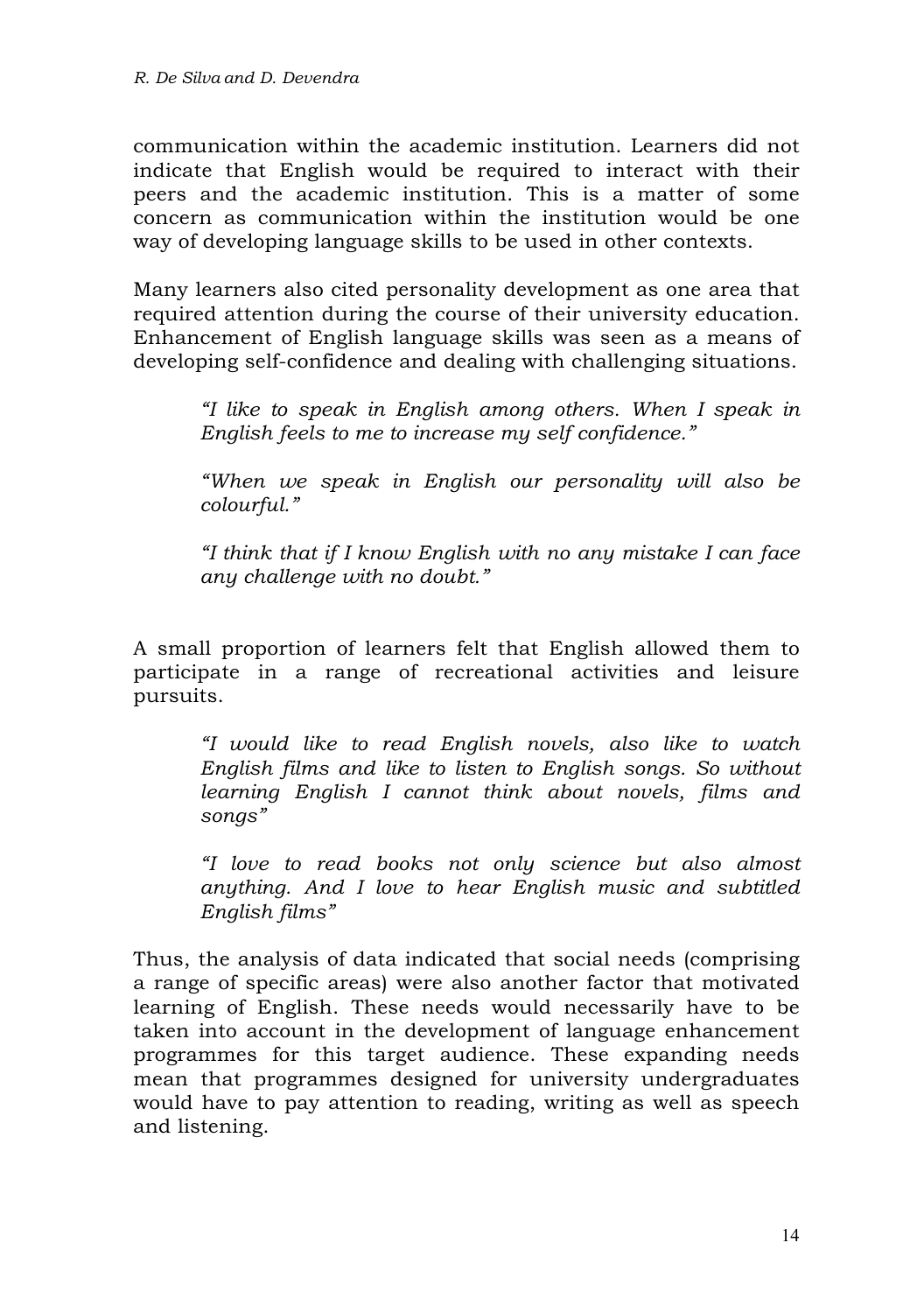# **Occupational Needs**

|                            | N   |    |    | Min $Max$ Sum $M(SD)$ |
|----------------------------|-----|----|----|-----------------------|
| Occupational opportunities | 100 |    | 40 | 0.40(0.49)            |
| Occupational promotions    | 100 |    |    | 0.09(0.28)            |
| Needs-workplace            | 100 |    | 22 | 0.22(0.41)            |
| Occupational Needs Total   |     | lЗ |    | 0.71(0.80)            |

**Table 4.** Descriptive Statistics for Occupational Needs

As shown in Table 4, the need to use English for occupational purposes as stated by students had a mean of 0.71. They noted three purposes for which they would need English for. The need for having a good mastery of English was felt in finding good employment and these were coded as 'Occupational opportunities'. The highest mean was for that while the need for using English at the work place had the second highest mean. Not many students felt that English was necessary for their promotions.

Many of the participants cited future prospects in the job market as one of the benefits of competence in English. Overall, the responses indicated a connection between competence in English and the access to meaningful employment.

*"Now a days English is a best qualification for a job And also after we complete our science course we go to the job market. Then again we need good English to get a good job"*

Participants also noted the fact that English would be of importance in gaining entry in to the job market by being able to perform successfully in examinations and interviews.

> *"In the present world most of the job interviews are conducting in English. We have to face for interviews and examinations and in these they measure our English fluency"*

It was also noted that fluency in English would also ensure a remuneration that was adequate and was commensurate with the skills demanded.

*"People are paid fairly when they have English knowledge."*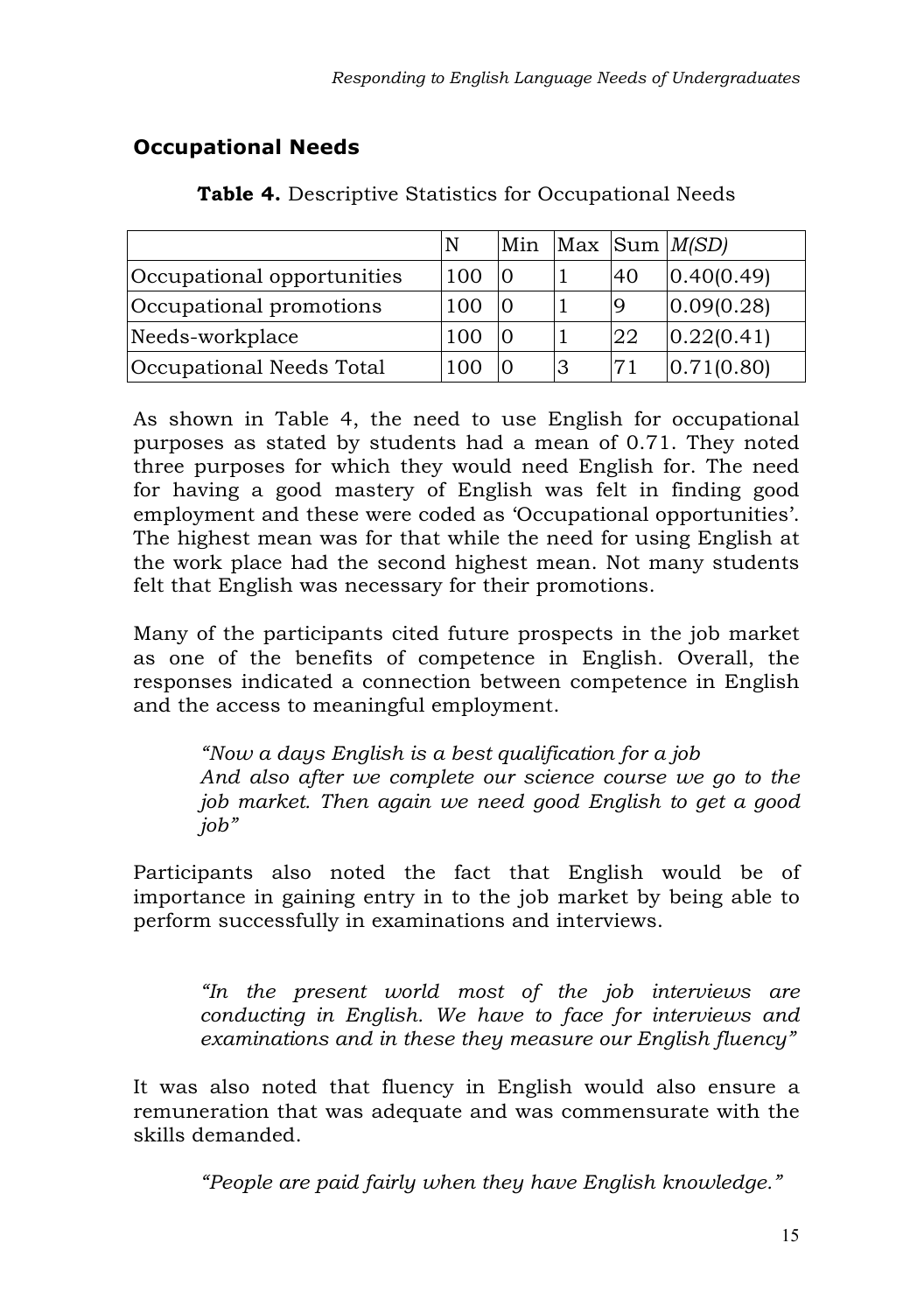The above statements show that these learners expect the English course to provide support in fulfilling their career aspirations as well. Hence, it is clear that these needs have to be taken into consideration when teaching English to these undergraduates. This would necessarily have implications for the content of courses in English language in academic settings.

It was also interesting to note that many participants were of the view that a degree in the field of science would be most marketable if it was in the English medium.

*"Schools, universities, leading companies all over the world looking for the people who have accuracy in English in the relevant area."*

*"Due to the high completion in the job market the people who have science knowledge with English only countable".* 

The above findings show that the students have a wide variety of needs and interests. Almost all the students perceive English as an essential skill in pursuing their higher studies. However, their expectations of the English course are not limited to academic purposes. In addition to the support for developing skills for academic success, they expect the EGAP course to provide them with general communication skills. Some students are of the view that a course in English will help them improve their selfconfidence and increase their employability and career promotions as well. Even though the results show that some students have high expectations they seem to have no clear plans for achieving them.

#### **Perceptions of the Faculty on Students' English Language Needs**

Being one of the main stakeholders, the views of the faculty of students' main academic discipline are important when designing an EAP course. The present study, therefore, attempted to explore the views of the Faculty of Natural Sciences on the English Language skills required by students in their academic work. More than 84% teachers were of the view that Reading in English is 'essential' for their students and 68% believed Writing in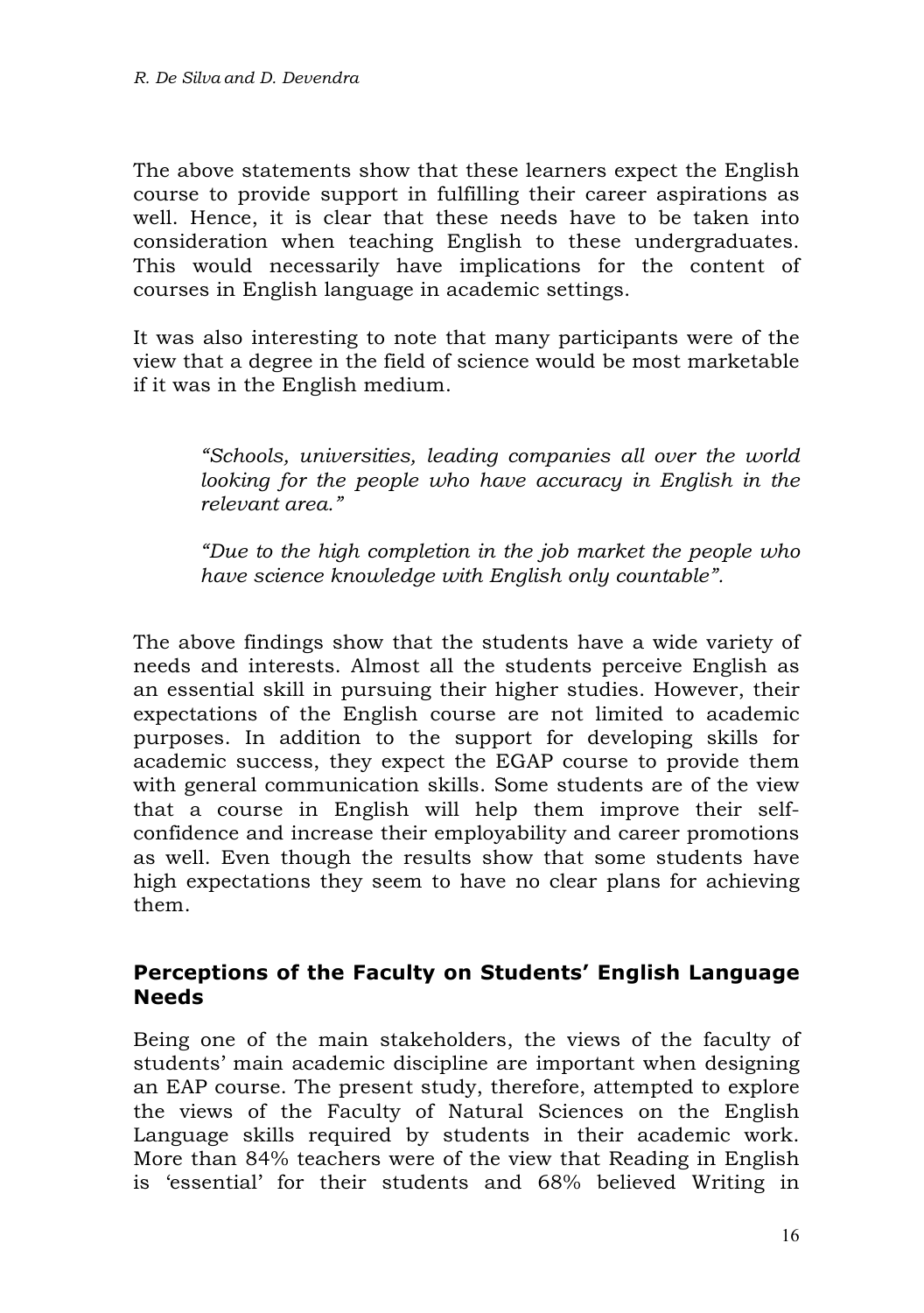English is 'essential'. The highest percentage for Listening was for 'moderately important' (47%) while Speaking was considered as 'somewhat important' by 37%.

Their views on the need for performing different tasks in Reading, Writing, Listening and Speaking for academic study were also investigated through a questionnaire. Reading textbooks (78.9%), Reading assignments, examination papers and lab manuals (68.4%) were considered as the reading tasks the students engage in 'to a great extent' while Reading journal articles (5.2%), and Reading from other sources *i.e.* internet (26.3%) were not seen as academic asks students perform in English to a great extent. A majority of teachers (42.1%) believed writing a long essay (about ten pages) as a task their students perform 'to a little extent' while writing short essays was believed to be done 'to a great extent'. According to them, English is mostly used when writing answers to examination papers (68.4%) but not when writing for personal use (*i.e.* making notes) or for non-academic purposes. Listening to lectures (63.1%) and instructions (47.3%) in English were thought to be done by students to a great extent while watching videos, listening to audio cassettes were not considered as activities done in English to a great extent. In Speaking, most of the skills i.e. making presentations, asking and answering questions, engaging in discussions, giving directions and interacting with staff and peers were thought to be performed in English only to a little extent. Less than 15% of the teachers believed that these activities were performed in English by their students to a great extent.

The study also investigated the views of the faculty on the importance of the different aspects of English language skills when students perform their academic activities.

As shown in Table 5, critical reading, listening efficiently, use of appropriate vocabulary, ability to summarize/paraphrase, writing grammatically without plagiarizing were considered as essential skills while speaking fluently and accurately was also regarded as important in students' academic work. However, there was a fair percentage of teachers who did not give much importance to speaking fluently/accurately, pronunciation, writing grammatically and spelling and punctuation. Answering the open ended questions, some teachers expressed the view that students' reading and writing skills improve when they learn in the medium of English and more attention needs to be paid to speaking. Facing a viva/interview successfully, presentation skills and the ability to write project reports are pinpointed by some teachers as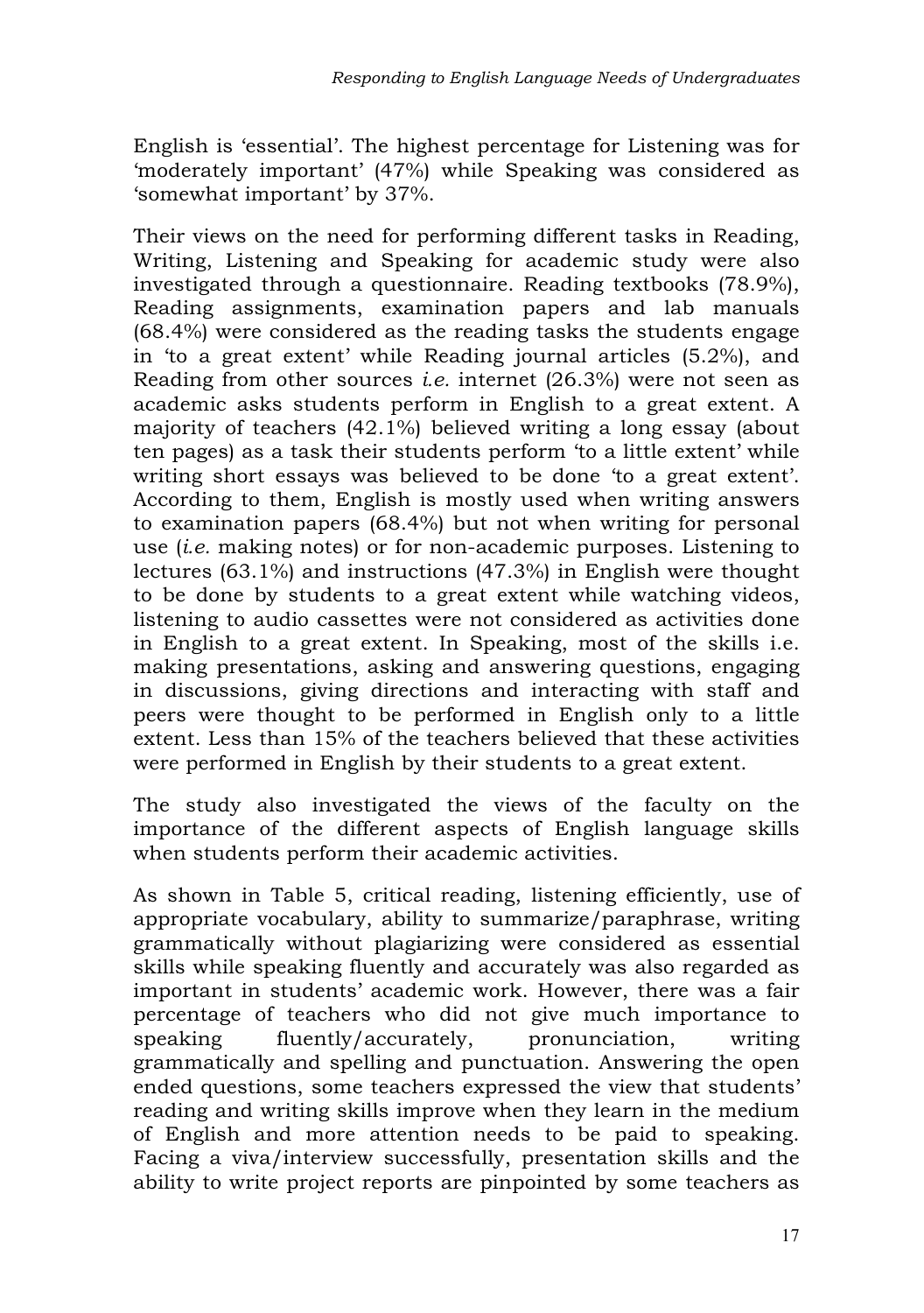important skills for final year undergraduate students.

|                                  | tia.<br>Essent<br>వి | Important<br>వి | Somewhat<br>important<br>$\%$ | importan<br>%<br>Not |
|----------------------------------|----------------------|-----------------|-------------------------------|----------------------|
| Writing grammatically            | 42.1                 | 26.3            | 26.3                          | 5.2                  |
| Spelling and punctuation         | 36.8                 | 36.8            | 21.0                          | 5.2                  |
| Use of appropriate<br>vocabulary | 47.3                 | 42.1            | 5.2                           | 5.2                  |
| Avoiding plagiarism              | 57.8                 | 26.3            | 5.2                           | 5.2                  |
| Reading critically               | 73.6                 | 15.7            | 5.2                           | 5.2                  |
| Summarizing/paraphrasing         | 47.3                 | 42.1            | 5.2                           | 5.2                  |
| Listening efficiently            | 57.8                 | 36.8            | 5.2                           | $\Omega$             |
| Speaking fluently                | 10.5                 | 52.6            | 31.5                          | 5.2                  |
| Speaking accurately              | 21.0                 | 47.3            | 26.3                          | 5.2                  |
| Pronunciation                    | 15.7                 | 42.1            | 36.8                          | 5.2                  |

**Table 5.** Perceptions of the academics in the main disciplines on aspects of English language skills

The results, thus, show that the expectations of teachers in academic departments about their students' English language skills are fairly high and these are mainly for academic work. Students, however, have expressed their need to use English not only for academic purposes but also for social and occupational purposes. Addressing these diverse needs is a challenge faced by Departments of English that offer English language support to thousands of students in a year.

# **Conclusion and Recommendations**

The results indicate that students have a wide range of needs, which includes academic, occupational and social needs, which they hope to fulfil by following the EGAP course. This diversity of needs has implications for the future development and delivery of the EGAP course.

One initial question that needs to be addressed is to what extent the EGAP approach is appropriate to the present context. Given that students have such a wide spectrum of needs which includes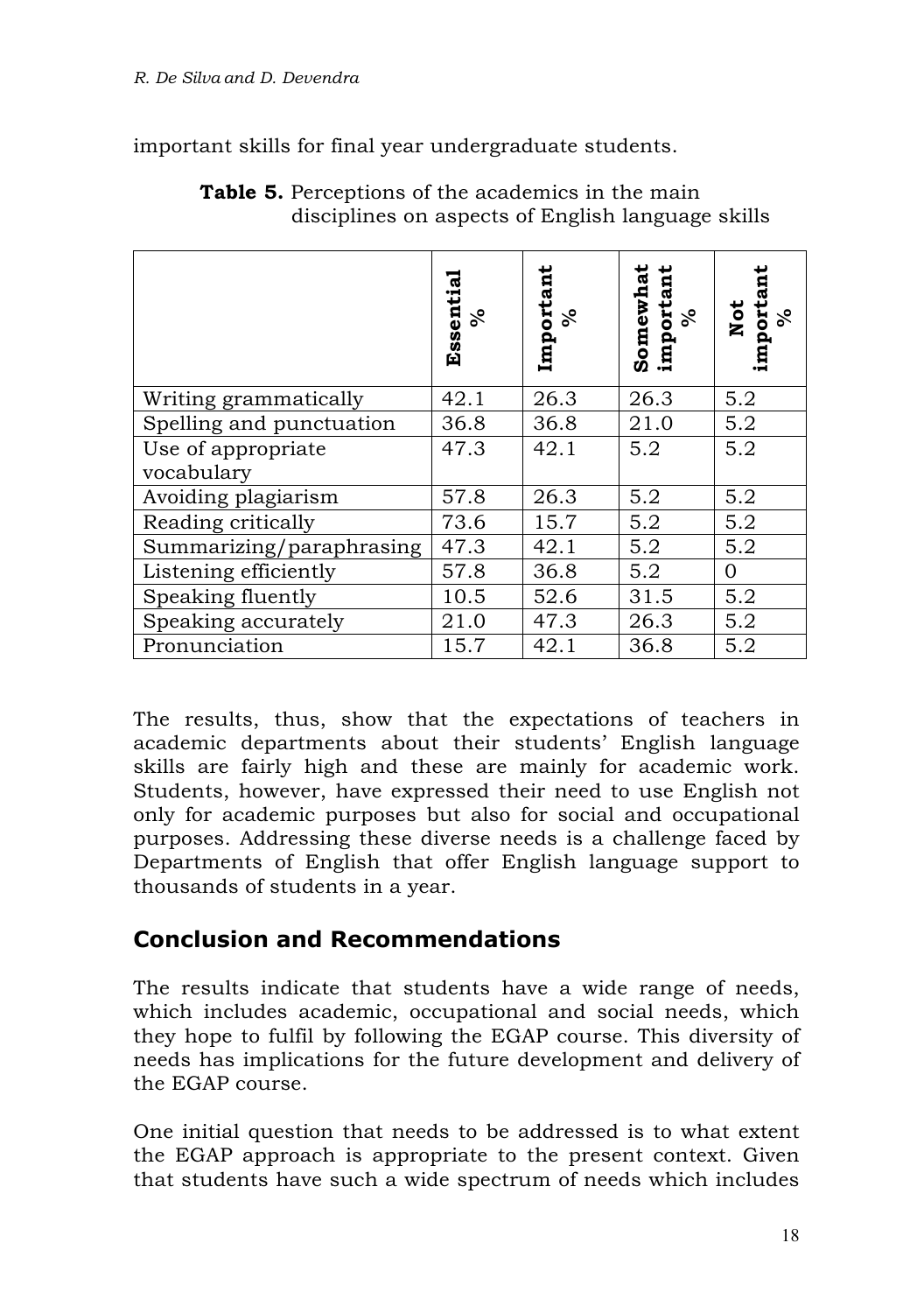subject specific English language skills that meet their short term needs as well as their long term career prospects, it is important to further examine the theoretical foundations that underpin an EGAP course. The adequacy of the present approach to course design, which Hyland (2012) characterizes as "broad literacy domains " or "non-specific ESP ", needs to be examined in the relation to the findings of student needs. It is important, therefore, that course developers continue to align the goals of this course with the needs of students who are involved in learning a variety of disciplines. This would ensure that the course in fact addresses the needs of the target audience.

Fundamental to the success of the EGAP course is the competencies of the teachers who are responsible for the content of the programme. Thus the English language teacher would be primarily responsible for training students in adapting macro linguistic skills to their specific purposes. As Chien and Hsu (2010) note, "ESP is well known for its learner-centered and content-based approach. Thus the ideal ESP teacher must not only be skilful in the English language, but also acquire the knowledge of a specific profession in order to provide an effective ESP course for the learners". Practically such a teacher is seldom to be found in a regular university setting" (p.1885). As has been noted in other ESL settings, it has proved extremely difficult to recruit and retain teachers with such a broad range of competencies. It is essential, therefore, that those teachers be given further opportunities to enhance their skills to successfully deal with the challenges of teaching in the EGAP classroom. It is also important for teachers to be made aware of the wide range of needs of their students.

One major pragmatic challenge that has been noted in previous studies, (Evans and Green, 2000) which is pertinent to the present research as well, is that of responding to a range of needs given the limited contact hours allocated for English language teaching in the context of a large institution like the Open University. This problem is further exacerbated by the fact that adult students who have competing demands on their time as they are balancing studies, jobs and family lives, are also not in a position to spend much time on face to face contact sessions. Given the multiplicity of needs that are posited by students and staff, and the limitations faced by students, it is essential that needs be prioritized in deciding which particular needs would be addressed by the proposed EGAP programme in the limited time span that is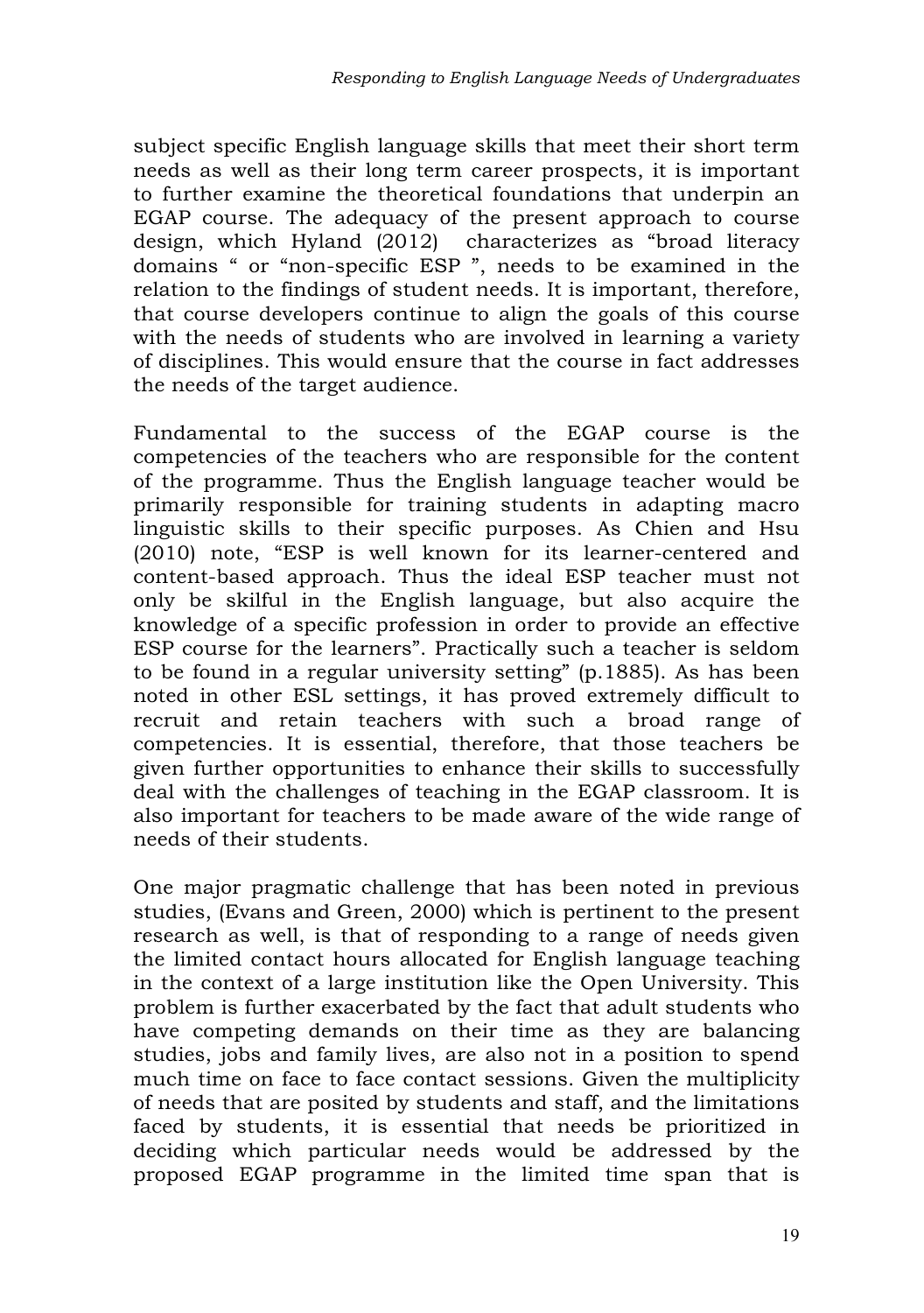allocated. It is also important to revise materials further in a manner that fosters independent learning to a great extent.

Coping with these challenges would require academic staff in English language teaching department to re-examine the resources and opportunities that are currently available. Flexibility in learning through online virtual language courses would be an ideal solution for meeting the wide variety of needs of EAP students learning in the Distance Mode. A blended mode of delivery which comprises both the traditional forms such as printed course material along with online elements could be initially adopted as a possible solution. However, limited/no access to internet in rural areas, high costs in broadband connection, and non-familiarity with ICT (especially the older students) may affect student participation in such courses. Time constraints and lack of resource personnel with e-confidence for course design are major challenges in achieving this goal. Most of the students lack transversal competencies i.e. goal setting, selfmonitoring, reflection and other learning to learn skills and strategies which make them unprepared to cope with the challenges in using their L2 for higher education, especially in a Distance Education environment. Hence, future courses in EAP need to focus on these issues as well which may support the acculturation process of students in the new environment.

#### **References**

- Alexander, O., Argent, S. & Spencer, J. (2008).*EAP Essentials: A teacher's guide to principles and practice*. Reading: Garnet.
- Belcher, D. (2006). English for specific purposes: Teaching to perceived needs and imagined futures in worlds of work, study, and everyday life. *TESOL Quarterly*, *40*,133–156.
- Benesch, S. (1996), Needs Analysis and Curriculum Development in EAP: An Example of a Critical Approach. TESOL Quarterly, 30, 723–738. doi: 10.2307/3587931
- Benesch, S. (2001) *Critical English for Academic Purposes: Theory, Politics and Practice.* New Jersey: Lawrence Erlbaum Associates Inc.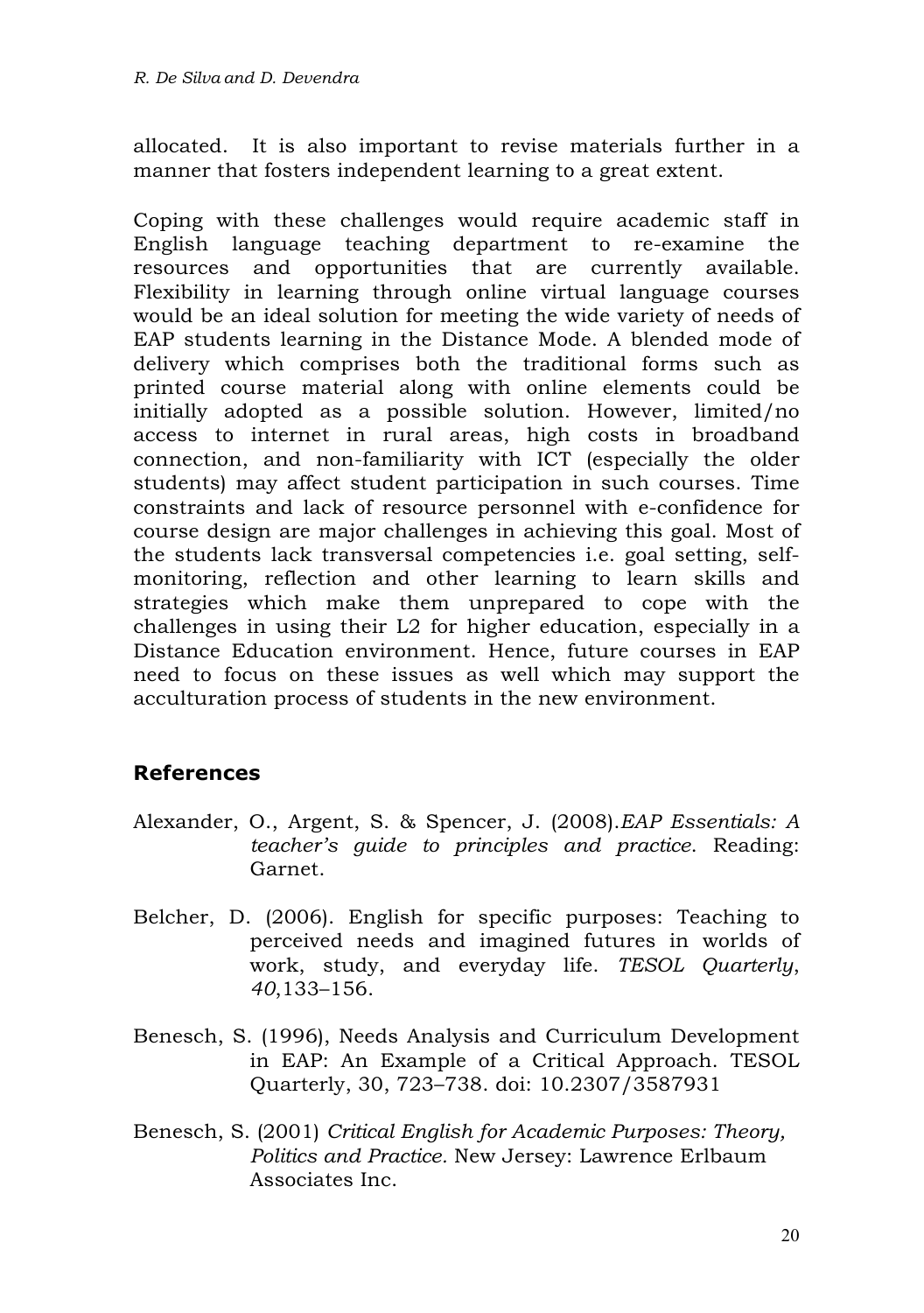- Benesch, S. (2009). Theorizing and practicing critical English for academic purposes. *Journal of English for Academic Purposes* 8, 81-85.
- Bruce, I. (2005). Syllabus design for general EAP writing courses: A cognitive approach. *Journal of English for Academic Purposes 4(3),* 239-256.
- Canagarajah, S. (2002). *Critical academic writing and multilingual students*. Ann Arbor: Michigan University Press.
- Chien, C. & Hsu, M. (2010) A case study of incorporating ESP instruction into the university English course.*Procedia - Social and Behavioral Sciences, 9, 1885-1888.*
- Chostelidou, D. (2010). A needs analysis approach to ESP syllabus design in Greek tertiary education: a descriptive account of student needs.*Procedia - Social and Behavioral Sciences, 2,* (2), 4507-4512
- Chowdhury, T. A. & Haider, M. Z. (2012).A need-based evaluation of the EAP courses for the pharmacy students in the University of Asia Pacific (UAP), Bangladesh. *Asian Social Science 8 (15).* doi:10.5539/ass.v8n15p93
- Dooey, T. (2010). Facilitating writing from sources: A focus on both process and product.*Journal of English for Academic Purposes*, 1-16.
- Dudley-Evans, T. & St. John, M. J. (1998).*Developments in English for specific purposes: A multi-disciplinary approach.* Cambridge, UK: Cambridge University Press.
- Edwards, V. & Ran, A. (2006). Meeting the needs of Chinese students in British higher education. Reading, UK: University of Reading.
- Evans, S. & Green, C. (2007). Why EAP is necessary: A survey of Hong Kong Tertiary students.*Journal of English for Academic Purposes*, 3-17.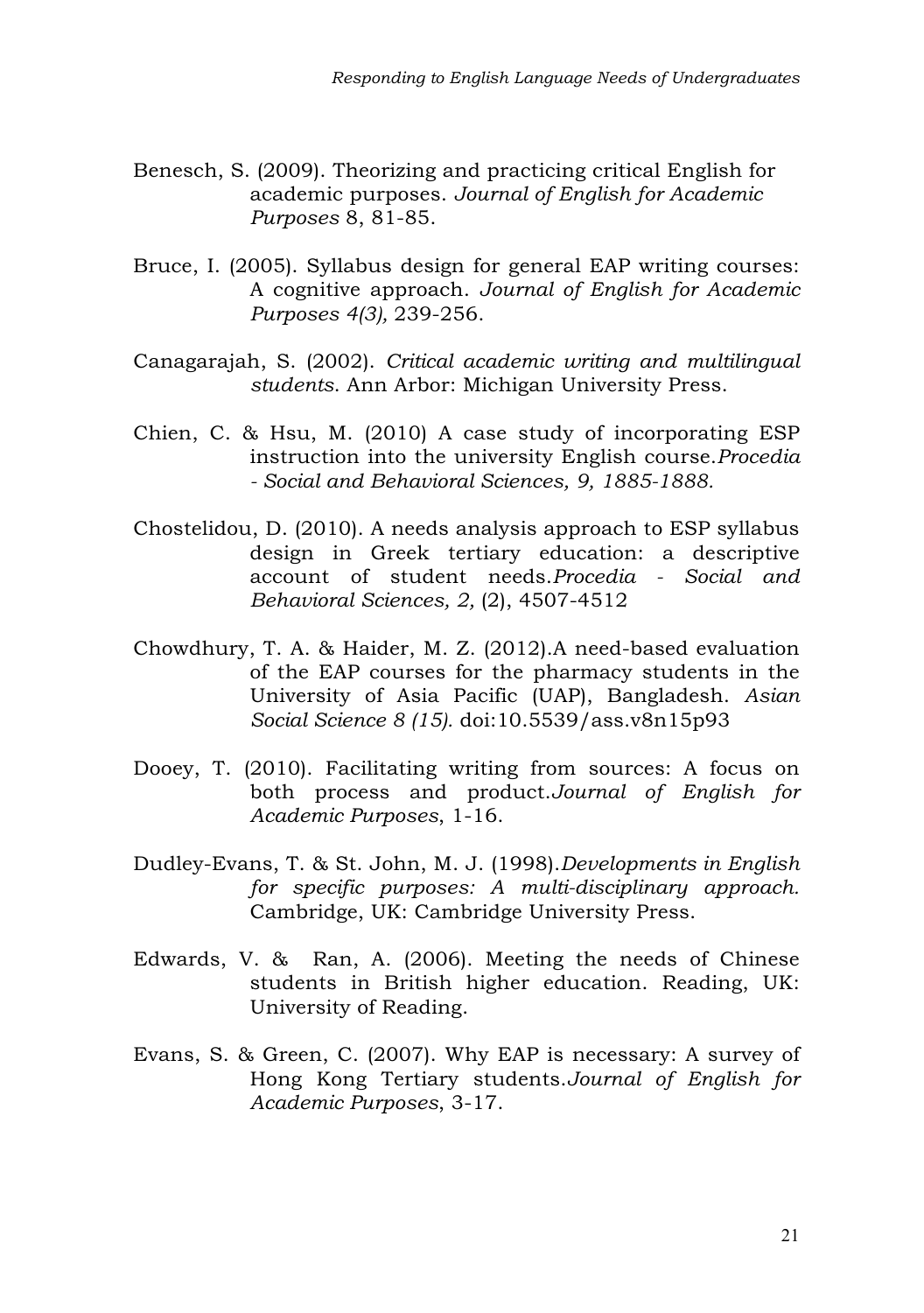- Fox, J. D. (2009). Moderating top-down policy impact and supporting EAP curricularrenewal: Exploring the potential of diagnostic assessment. *Journal of English for Academic Purposes* 8, 26-42.
- Fox, J., Cheng, L., Berman, R., Song, X., & Myles, J. (2006). Costs and benefits: English for academic purposes instruction in Canadian universities. *Carleton papers in Applied Linguistics.*
- Freedman, A. (1999). Beyond the text: towards understanding the teaching and learning of genres. Teaching issues.*TESOL Quarterly, 4,* 764-767.
- Hansen, J. (2000). Interactional conflicts among audience, purpose, and content knowledge in the acquisition of academic literacy in an EAP course. *Written Communication, 7,* 27-52.
- Hutchinson, T., & Waters, A. (1987).*English for specific purposes: A learning-centred approach.* Cambridge, UK: Cambridge University Press.
- Hyland, K. (2002) Specificity Revisited: How far should we go now? *English for Specific Purposes, 21*, 385–395.
- Hyland, K. (2000). *Disciplinary discourses: social interactions in academic writing.* Harlow, UK: Longman.
- Mazdaysana, G. & Tahririan, M. H. (2008). Developing a profile of the ESP needs of Iranian students: the case of students of nursing and midwifery. *Journal of English for Academic Purposes, 7,* 277-289.
- Nunan, D. (2004).*Task-based language teaching*. Cambridge: Cambridge University Press.
- Pennycook, A. (1997). Vulgar pragmatism, critical pragmatism, and EAP.*English for Specific Purposes, 16*, 253–269.
- Pennycock, A. (1998). Borrowing others' words: Text, ownership, memory, and plagiarism. In V. Zamel and R. Spack (Eds.), *Negotiating academic literacies* (pp. 265-292). Mahwah, NJ: Lawrence Erlbaum.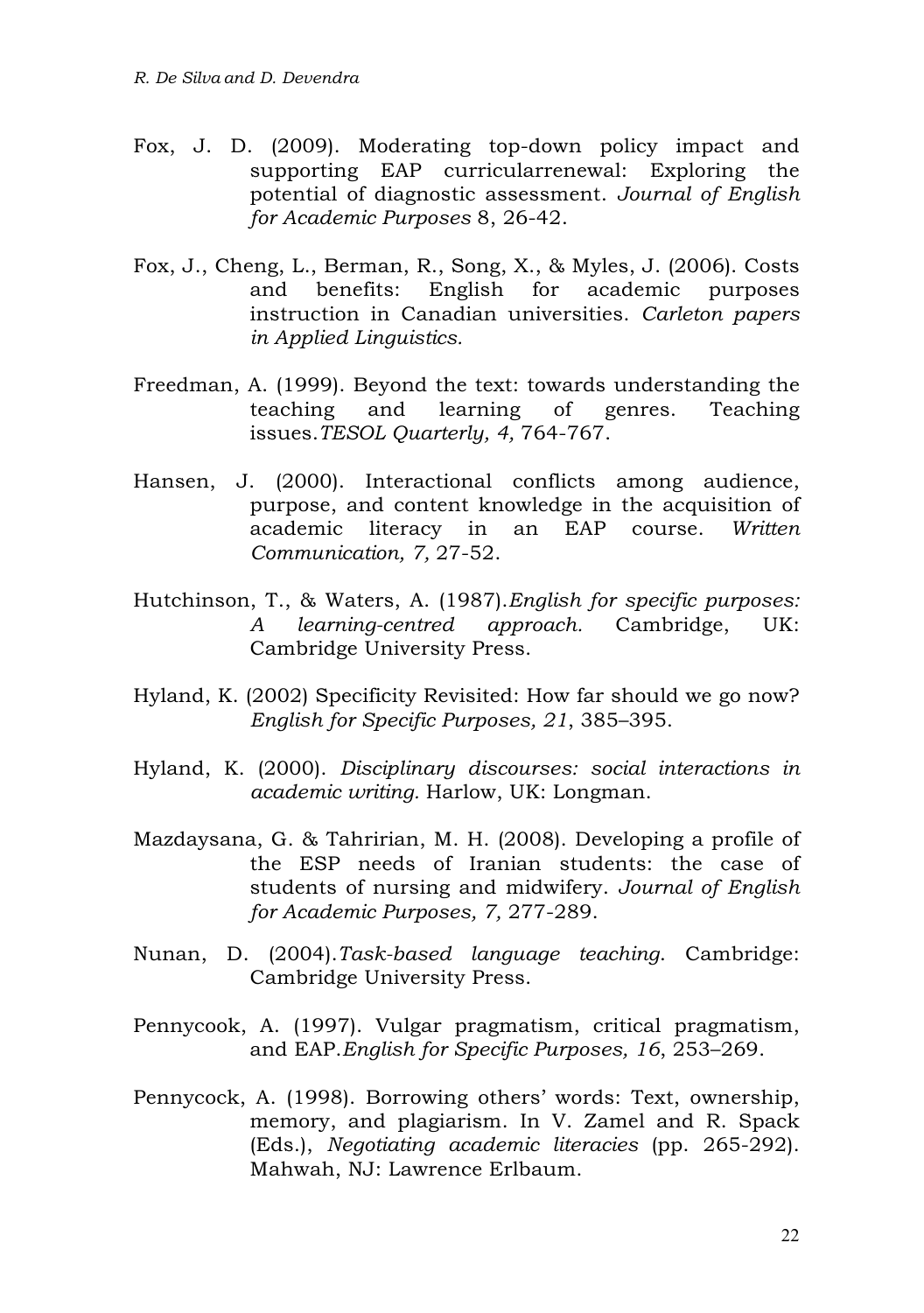- Perera, K. (2006). Laying the Foundations: Language Planning in the ELTU. In H. Ratwatte & S. Herath (Eds.) English in the Multilingual Environment, Selected papers from the 3rd SLELTA international Conference, Colombo: SLELTA
- Philipson, R. (1992). *Linguistic imperialism.*Oxford, England: Oxford University Press.
- Ratwatte, H. & Herath, S. (Eds.) English in the Multilingual Environment, Selected papers from the 3rd SLELTA international Conference, SLELTA: Colombo.
- Ranasinghe, S. & Ranasinghe, S.B. (2006). Perceptions of university students on the role of English language proficiency in career choice and Mobility. In H. Ratwatte (Ed.) *VISTAS.Journal of Humanities and Social Sciences*. The Open University of Sri Lanka: Nawala.
- Raheem, R., Medawattegedera, V., & Miththapala, G. (2007). International language assessment and local performance: the case of the Postgraduate Institute of Medicine. *OUSL Journal, 4*, 3-16.
- Raheem, R., & Wijetunge, L. D. L. (2009). *Investigating undergraduate English language proficiency in the Sri Lankan university system.* Paper presented at the Annual Academic Sessions of the Open University of Sri Lanka, The Open University of Sri Lanka, Nawala.
- Samuda, V. (2001). Guiding relationships between form and meaning during task performance: the role of the teaching. In M. Bygate, P. Skehan, & M. Swain (Eds.), *Researching pedagogic tasks: Second language learning, teaching and testing* (pp. 119e140). Essex, UK: Longman.
- Swales, J. (1990).*Genre analysis*. Cambridge, UK: Cambridge University Press.
- Vidanapathirana, U. (2009). *Impact of language barriers on the progress of learners following the BA degree programme - A study on access, equity and diversity*. Nawala: The Open University of Sri Lanka.